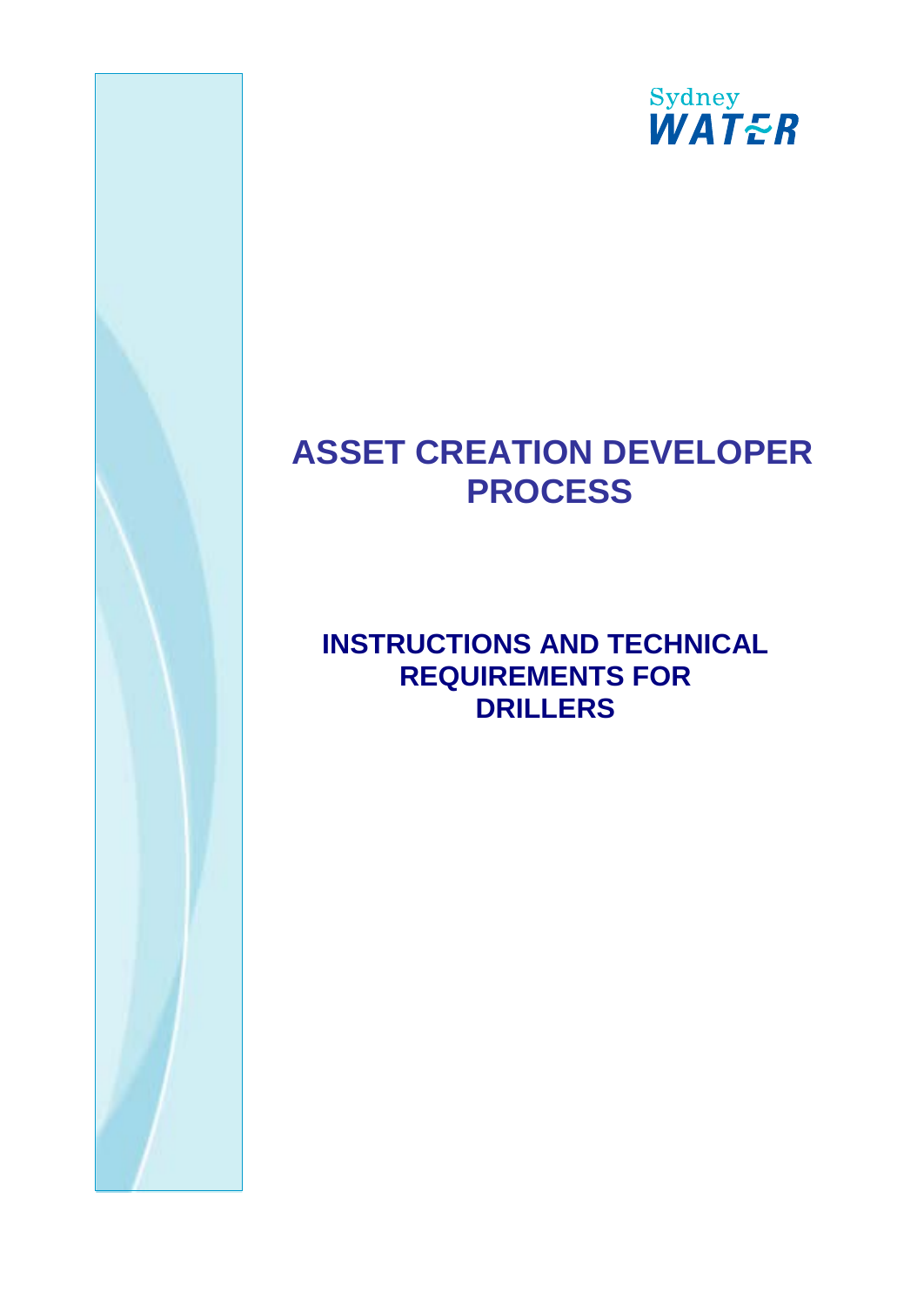# **INSTRUCTIONS AND TECHNICAL REQUIREMENTS FOR DRILLERS**

#### **CONTENTS**

<span id="page-1-0"></span>

|    | <b>GLOSSARY OF TERMS</b>                                                                                                                                                                                                                                                                                                                                                                                                  | 3                                                                                                                          |  |
|----|---------------------------------------------------------------------------------------------------------------------------------------------------------------------------------------------------------------------------------------------------------------------------------------------------------------------------------------------------------------------------------------------------------------------------|----------------------------------------------------------------------------------------------------------------------------|--|
|    |                                                                                                                                                                                                                                                                                                                                                                                                                           |                                                                                                                            |  |
|    | <b>ABBREVIATIONS</b>                                                                                                                                                                                                                                                                                                                                                                                                      | 4<br>5                                                                                                                     |  |
| 1  | <b>INTRODUCTION</b>                                                                                                                                                                                                                                                                                                                                                                                                       |                                                                                                                            |  |
| 2  | SCOPE OF WATER SERVICE CONNECTION (DRILLING)                                                                                                                                                                                                                                                                                                                                                                              |                                                                                                                            |  |
| 3  | <b>COMPLEMENTARY DOCUMENTS</b>                                                                                                                                                                                                                                                                                                                                                                                            |                                                                                                                            |  |
| 4  | <b>PLANNING</b>                                                                                                                                                                                                                                                                                                                                                                                                           |                                                                                                                            |  |
| 5  | PRODUCTS AND MATERIALS                                                                                                                                                                                                                                                                                                                                                                                                    |                                                                                                                            |  |
| 6  | <b>EXCAVATION</b><br>6.1<br>Dial Before You Dig<br>6.2<br><b>Work Site Assessment</b><br>Size of Excavation for Drilling<br>6.3<br>6.4<br>Support of Excavations<br><b>Excavation Plant and Tools</b><br>6.5<br>Topsoil<br>6.6<br>6.7<br>Disposal of Excavated Material<br>Excavation Under Roadways, Driveways and Similar Improved Surfaces<br>6.8<br><b>Excavation in Root Zones</b><br>6.9<br>6.1<br><b>Drillings</b> | $\overline{7}$<br>$\overline{7}$<br>$\overline{7}$<br>$\overline{7}$<br>$\overline{7}$<br>8<br>8<br>$\bf 8$<br>8<br>8<br>8 |  |
| 7  | <b>TRENCH FILLING AND COMPACTION</b><br>7.1 Placement and Compaction of Trench Fill<br>7.2 Removal of Trench Supports                                                                                                                                                                                                                                                                                                     | 9<br>$\boldsymbol{9}$<br>$\boldsymbol{9}$                                                                                  |  |
| 8  | <b>SURFACE RESTORATION</b>                                                                                                                                                                                                                                                                                                                                                                                                | 9                                                                                                                          |  |
| 9  | <b>DISUSED WATER SERVICES</b>                                                                                                                                                                                                                                                                                                                                                                                             | 9                                                                                                                          |  |
|    | 10 AUDIT OF DRILLINGS                                                                                                                                                                                                                                                                                                                                                                                                     |                                                                                                                            |  |
| 11 | CORRECTIVE ACTIVE REQUEST                                                                                                                                                                                                                                                                                                                                                                                                 |                                                                                                                            |  |
|    | 12 WORK INSTRUCTIONS AND DRAWINGS<br>12.1 Investigate Site<br>12.2 Install Drilling<br>12.3 Disuse Connection (Drilling)<br>12.4 Reinstate Sleeving (DICL/CICL Mains)<br>12.5 Joining Detection Tracer Wire (Non Metallic Mains)<br>12.6 Maintain Equipment<br>12.7 Permissable Materials                                                                                                                                 | 10<br>12<br>15<br>16<br>17<br>18<br>19<br>21                                                                               |  |
|    | <b>FIGURES</b>                                                                                                                                                                                                                                                                                                                                                                                                            |                                                                                                                            |  |
|    | Typical Excavation at Water Main<br>1<br>$\overline{c}$<br><b>Typical Drilling Locations at Road Crossing</b><br>3<br>Maximum Service Offset within Property Boundary<br>Typical Water Service Arrangement Diagram<br>4                                                                                                                                                                                                   | 22<br>23<br>24<br>25                                                                                                       |  |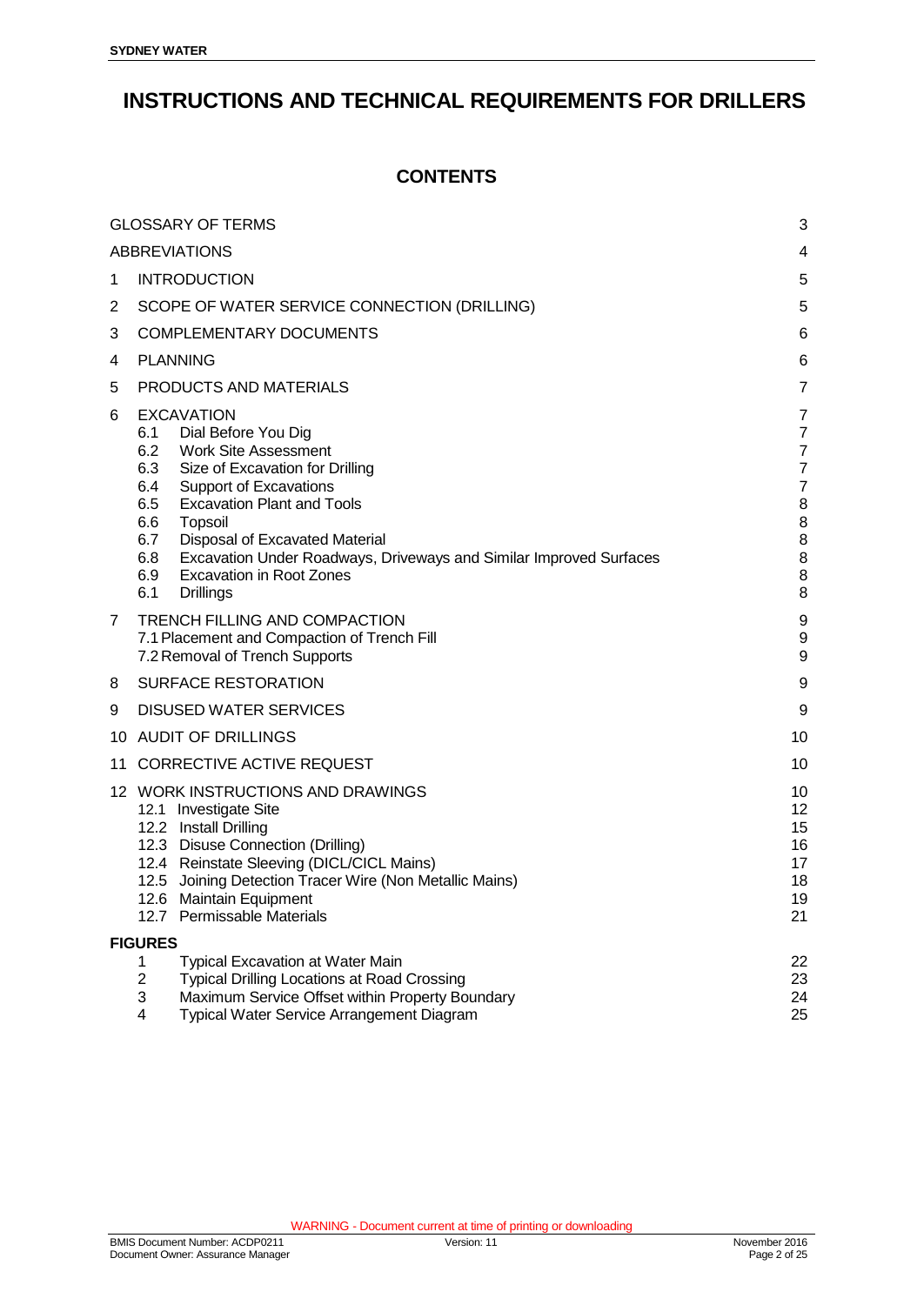#### **GLOSSARY OF TERMS**

<span id="page-2-0"></span>

| <b>TERM</b>                                                                          | <b>DEFINITION</b>                                                                                                                                                                                                                                                                                                                                               |  |  |  |
|--------------------------------------------------------------------------------------|-----------------------------------------------------------------------------------------------------------------------------------------------------------------------------------------------------------------------------------------------------------------------------------------------------------------------------------------------------------------|--|--|--|
| Application - Water<br><b>Main Connection</b><br><b>Approval</b> - Large<br>(SDN 25) | Lodgement of an application for Sydney Water to approve a large<br>water service connection to a water main. Approval from Sydney<br>Water must be received prior to applying for a large drilling<br>(Application and payment of fee is made through Sydney Water Tap<br>$in^{TM}$ ).                                                                          |  |  |  |
| Approval/s                                                                           | Water Main Drilling - Standard (DN 20 maintap):<br>(a)                                                                                                                                                                                                                                                                                                          |  |  |  |
| <b>Water Main</b><br>Connection - Standard<br>$(20 \, \text{mm} - 25 \, \text{mm})$  | Approval for a Licensed Plumber (Driller) to carry out a standard<br>connection to a water main by drilling into the main and installing<br>Sydney Water approved DN 20 maintap (Application and<br>payment of fee is made through Sydney Water Tap in™).                                                                                                       |  |  |  |
|                                                                                      | Water Main Drilling - Large (DN 25 maintap):<br>(b)<br>Approval for a Licensed Plumber (Driller) to carry out a<br>connection to a water main by drilling into the main and installing<br>Sydney Water approved DN 25 maintap following approval for a<br>large water main connection (Application and payment of fee is<br>made through Sydney Water Tap in™). |  |  |  |
| <b>Bridging piece</b>                                                                | Pipework and fittings provided in the form of a manifold on a water<br>main, connecting from maintaps at two adjacent drilling locations to<br>the end fitting of a large diameter water service.                                                                                                                                                               |  |  |  |
| Connection/s                                                                         | In the context of this document, connection generally refers to the act<br>of drilling a maintap (only) into Sydney Water main.                                                                                                                                                                                                                                 |  |  |  |
| <b>Driller</b>                                                                       | A Provider listed by Sydney Water to carry out water main connection<br>(Drilling) activities.                                                                                                                                                                                                                                                                  |  |  |  |
| Maintap                                                                              | A tap installed in the main water supply line (Sydney Water's main)                                                                                                                                                                                                                                                                                             |  |  |  |
| Path Stop Tap                                                                        | A stop valve installed below ground level in the Property Service, and<br>with a Surface Box fixed in the ground with the lid level with the<br>surface to give access to the underground valve.                                                                                                                                                                |  |  |  |
| Property service                                                                     | Part of the water service, that is, the pipes and fittings for the supply<br>of water to a property, from the water main up to and including the<br>meter assembly, or to the defined meter location.                                                                                                                                                           |  |  |  |
| Tap in Building Plan<br>Application<br>Referral<br>Letter                            | Documentation received by an applicant from Sydney Water<br>following application and payment of fees (includes receipt). It<br>details additional instructions for the applicant to follow.                                                                                                                                                                    |  |  |  |
| Tuberculation                                                                        | Partial closing, and therefore restriction, of a cut hole in the wall of a<br>pipe due to build up of material on the cut surface, usually corrosion<br>by-products (metallic pipes).                                                                                                                                                                           |  |  |  |
| Water service                                                                        | The cold water supply pipework from the water main up to and<br>including the outlet valves at fixtures and appliances.                                                                                                                                                                                                                                         |  |  |  |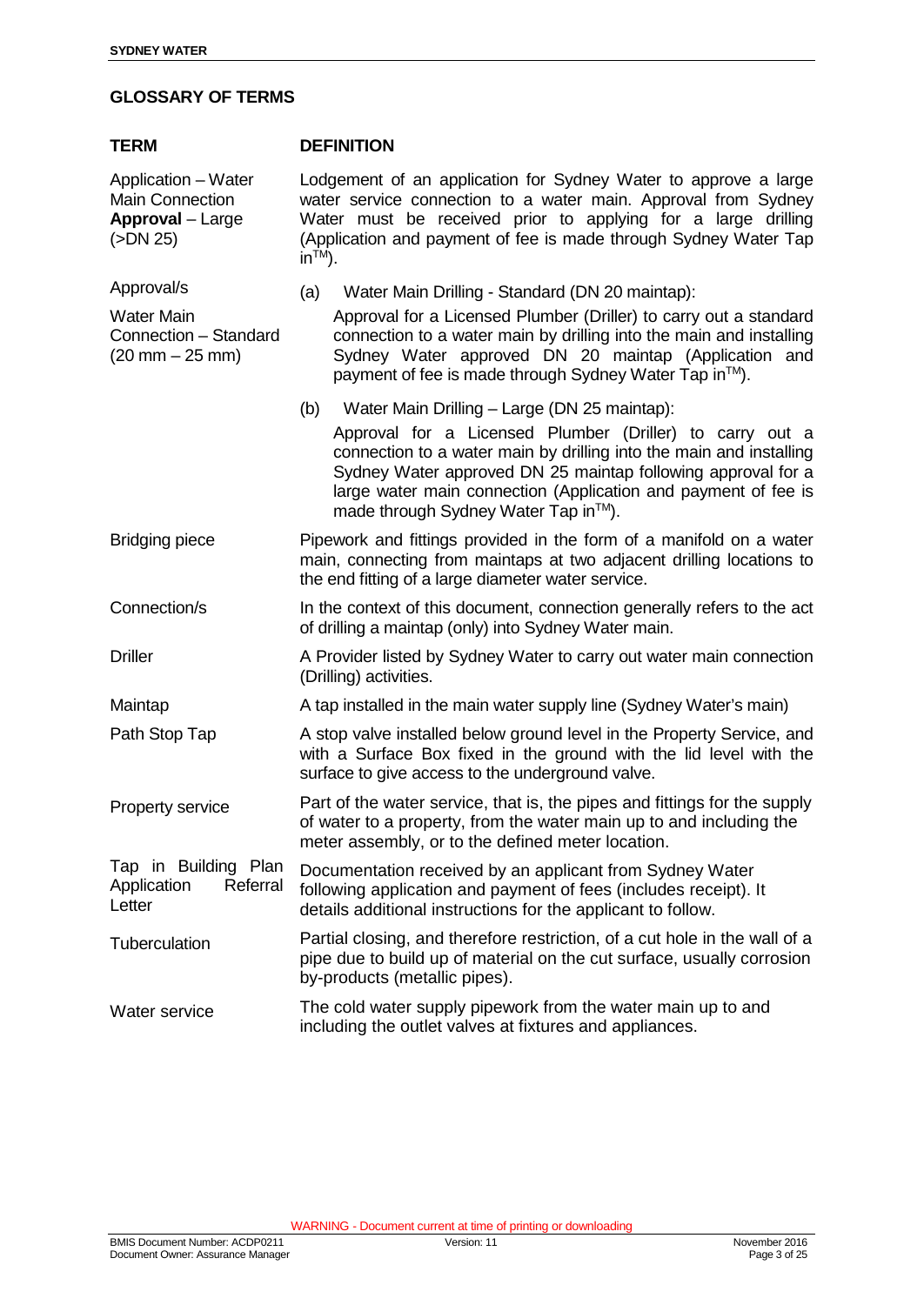#### **ABBREVIATIONS**

| <b>ABBREVIATION</b> | <b>INTERPRETATION</b>                                                                    |
|---------------------|------------------------------------------------------------------------------------------|
| AC                  | asbestos cement                                                                          |
| AS/NZS              | Australian/New Zealand Standard                                                          |
| <b>CCN</b>          | <b>Construction Commencement Notice</b>                                                  |
| <b>CICL</b>         | cast iron cement lined                                                                   |
| <b>CICLIS</b>       | cast iron cement lined in-situ                                                           |
| <b>DICL</b>         | ductile iron cement lined                                                                |
| DN                  | nominal diameter (usually related to the nominal internal diameter)                      |
| km                  | kilometre                                                                                |
| m                   | metre                                                                                    |
| mm                  | millimetre                                                                               |
| OD or De            | outside diameter or external diameter (often related to pipes sized to<br>ISO standards) |
| РE                  | polyethylene                                                                             |
| <b>PVC</b>          | polyvinylchloride                                                                        |
| PVC-M               | polyvinylchloride modified                                                               |
| PVC-O               | polyvinylchloride oriented                                                               |
| PVC-U               | polyvinylchloride unplasticised                                                          |
| <b>WSC</b>          | <b>Water Servicing Coordinator</b>                                                       |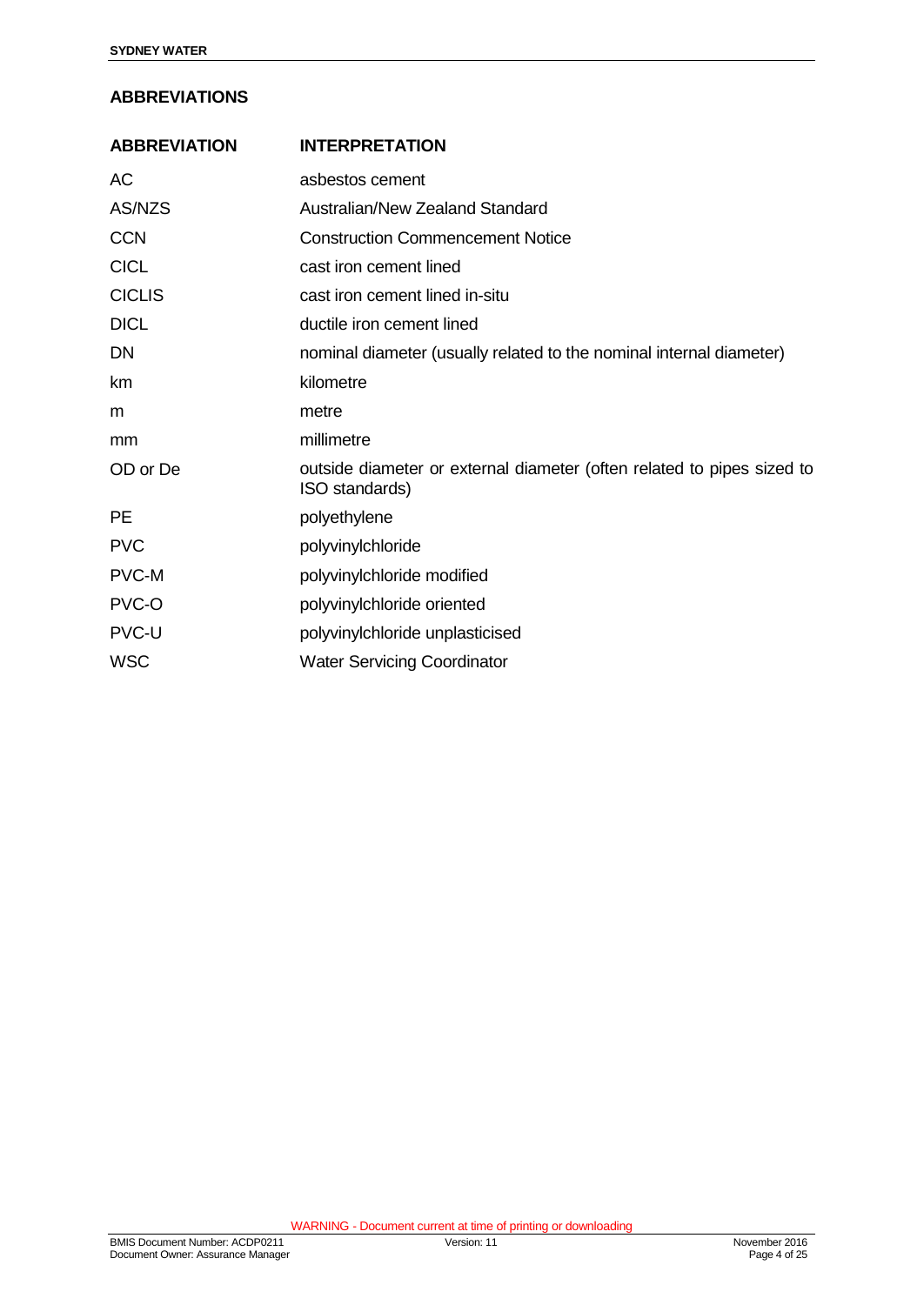#### <span id="page-4-0"></span>**1 INTRODUCTION**

This document sets out instructions and technical requirements for connection of water services by Drilling Providers engaged to install drillings into Sydney Water's water mains for either:

- 1.1 Developer work which must be facilitated by a Water Servicing Coordinator (WSC) under Sydney Water's e-Developer process; or
- 1.2 Non-developer work not requiring a Section 73 Certificate, which can be facilitated by application through Sydney Water Tap in™.

It complements documents listed in Section 3.

The document includes a mixture of mandatory and informative statements.

The information and guidance (informative text) has been deliberately interspersed throughout the mandatory requirements to provide some context and enable better understanding of the mandatory requirements. Informative text has been *italicised* to enable clearer differentiation.

**Only Providers listed by Sydney Water as a Driller and with the appropriate capabilities shall perform work on Sydney Water's water mains.**

**Providers must carry out the work in accordance with Sydney Water's current "Instructions and Technical Requirements for Drillers". A current copy of this document must be available on site at all times.**

If difficulties are encountered at any stage during the conduct of work, contact Sydney Water (Phone **13 20 90**).

Providers are responsible at all times for maintaining an accessible email address for the delivery of notices relevant to the Asset Creation Developer Process.

#### <span id="page-4-1"></span>**2 SCOPE OF WATER SERVICE CONNECTION (DRILLING)**

The scope of works covered by a listed Water Service Connection Provider (Driller) is:

- 1. Provision of DN 20 and DN 25 connections (drilling), to PVC, DICL and CICL water mains up to DN 200, as approved at time of application, for DN 20 to DN 65 water services. Approval for water service sizes greater than DN 20 must be obtained prior to drilling application.
- 2. Construction and installation of "bridging pieces" (where required for the larger diameter water services).
- 3. Water Service Connections consisting of:
	- Excavation exposing Sydney Water's water main.
	- Installation of tapping band, maintap, and/or other approved product as appropriate, including under pressure drilling of a hole into the water main and insertion of an antituberculation insert for DICL and CICL mains.
	- Restoration of polyethylene sleeving for DICL/CICL, and detection tracer tape for PVC.
	- Backfilling and compaction to Sydney Water Standards.
	- Restoration to Council and owner's requirements.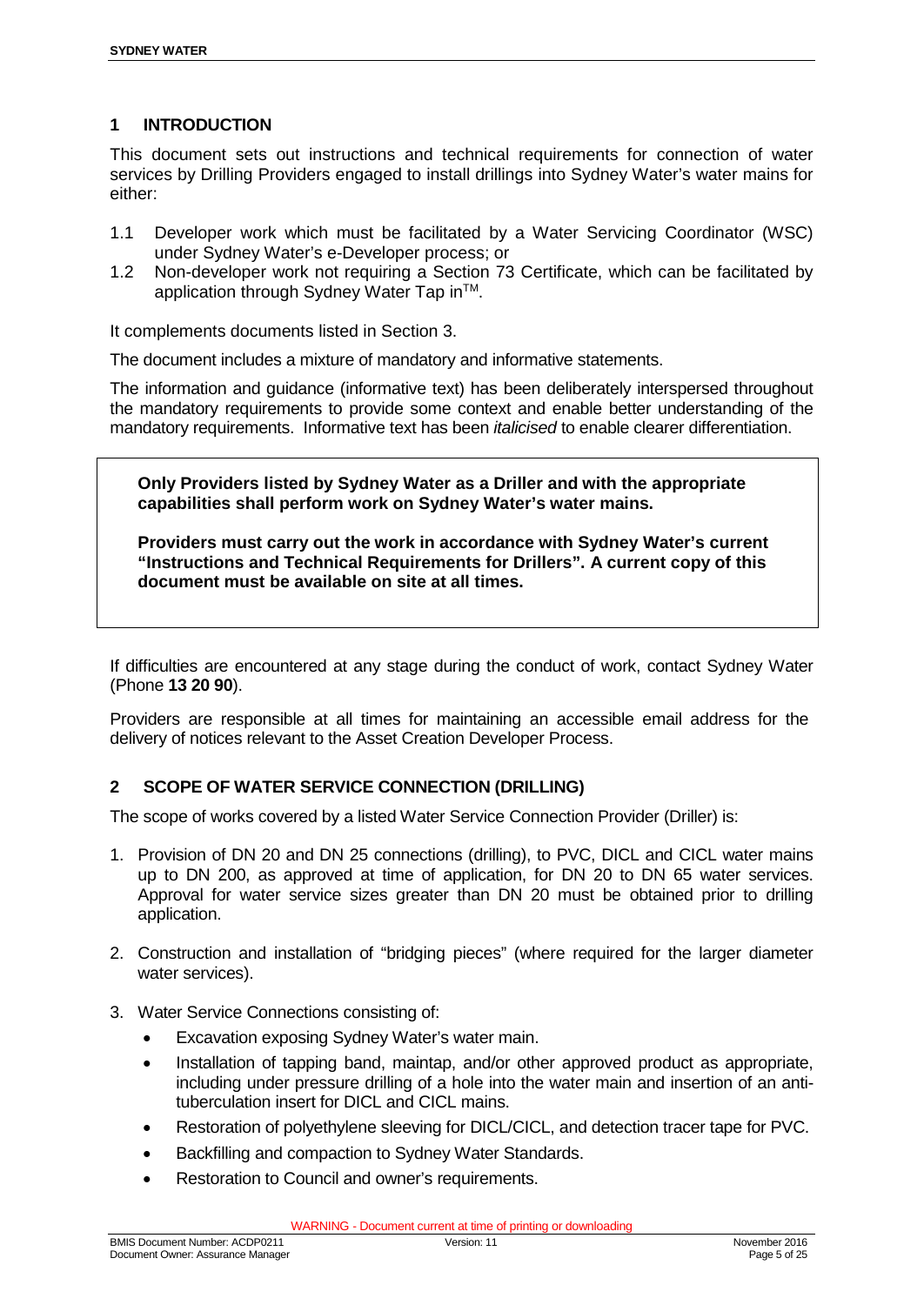- 4. Water Service Disconnections consisting of:
	- Excavation exposing Sydney Water's water main.
	- Disconnection and sealing of an existing connection by the installation of a brass cap on the outlet of the main tap.
	- Restoration of polyethylene sleeving for DICL/CICL, and detection tracer tape for PVC.
	- Backfilling and compaction to Sydney Water Standards.
	- Restoration to Council and owner's requirements

The scope of works for which a listed Water Service Connection Provider (Driller) **DOES NOT** include:

<span id="page-5-0"></span>• Property Service or Water Service.

#### **3 COMPLEMENTARY DOCUMENTS**

The following documents complement these Requirements:

- Approved Products Water
- Plumbing Code of Australia
- AS/NZS 3500.1 (Australian and New Zealand Standards)
- WSA 03-2011 Water Supply Code of Australia (Sydney Water edition 2012).

With the exception of the Water Supply Code, Australian Standard 3500 and NSW Code of Practice, these documents are available at [www.sydneywater.com.au](http://www.sydneywater.com.au/)  $\triangleright$  Plumbing, building &  $developing \geq Developing \geq Provider.$ 

Further information related to work in public road reserves can be found in the Guide to Codes and Practices for Streets Opening, available on the NSW Streets Opening Conference website.

#### <span id="page-5-1"></span>**4 PLANNING**

Plan the work adequately to address safety, minimise impact on the community and the environment and to ensure all materials, plant and equipment are appropriate for the task. Ensure leaks, wastage of water, or uncontrolled release of water will not occur during conduct of the work.

If the work involves extensive excavation, treat the trench environment as a confined space. Ensure compliance with Sydney Water Procedure *Confined Space Safety* (refer [www.sydneywater.com.au](http://www.sydneywater.com.au/)  $\triangleright$  Plumbing, building & developing  $\triangleright$  Provider  $\triangleright$  Instructions).

Verify that the size and type of water main is within the Scope of Water Service Connection (Drilling).

*Note: Sydney Water's records (e.g. Hydra) require field verification.*

Ensure ready availability of additional fittings, pipe and materials which may be required in the event of unforeseen circumstances and/or unexpected damage to the water main or maintap that may interfere with timely completion of the work.

For each job, follow Work Instruction "Investigate Site". If the site investigation identifies unexpected risks to safety, the environment and/or to compliance with process and/or technical requirements, take timely and appropriate preventive action.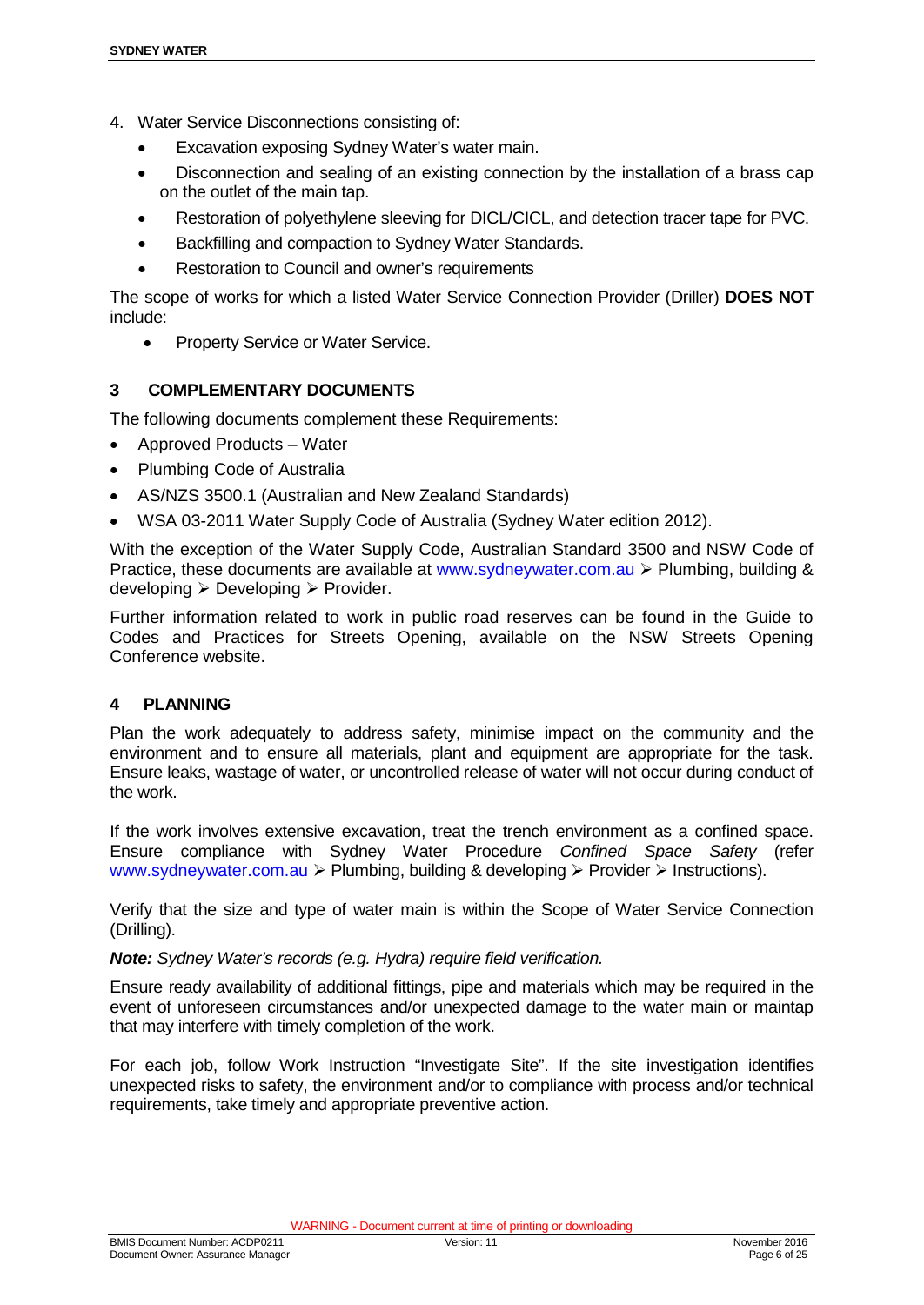#### <span id="page-6-0"></span>**5 PRODUCTS AND MATERIALS**

Use only products and materials that are accepted by Sydney Water. Information on specifications for acceptable products can be accessed through Sydney Water's Website *[\(www.sydneywater.com.au](http://www.sydneywater.com.au/) Plumbing, building & developing Developing Provider Standards & specifications).*

#### <span id="page-6-1"></span>**6 EXCAVATION**

This section specifies general requirements for excavation undertaken for Minor Works activities including drillings. Additional requirements for specific activities are specified in the Work Instructions and Drawings.

#### <span id="page-6-2"></span>**Dial Before You Dig**

Determine the location and type of services in the area where work is to take place by contacting the "Dial Before You Dig" service (visit [www.dialbeforeyoudig.com.au](http://www.dialbeforeyoudig.com.au/) or telephone 1100) and by other appropriate means.

Take precautions against the possibility that major and/or dangerous services may be located within both public and private property.

**Note:** Dial Before You Dig does not usually provide information in respect of property services.

Ensure plans and information from utility services owners are available on site to assist in locating, identifying and protecting services both prior to and throughout excavation and restoration activities.

Immediately report damage to any services, whether public or private, to the owner of the service.

#### <span id="page-6-3"></span>**Work Site Assessment**

Before commencing excavation, re-assess the site, including obstacles such as overhead power cables and traffic management requirements and verify that proposed environmental and safety precautions are adequate.

Do not commence work until conditions are confirmed as complying with relevant safe work requirements (including confined space).

Comply with recommendations and guidelines set out in the *Excavation work code of practice* published by WorkCover *(available at [www.workcover.nsw.gov.au\)](http://www.workcover.nsw.gov.au/).* 

Do not commence any excavation until all equipment and materials necessary to make the excavation safe are on site and available for use. *Equipment and materials includes all necessary fencing and barriers, as well as trench support systems.*

#### <span id="page-6-4"></span>**Size of Excavation for Drilling**

Minimum size of excavation is to be 1 m  $\times$  1 m (a larger size excavation may be required to comply with minimum spacing of drillings Work Instruction 12.1, Table 1).

#### <span id="page-6-5"></span>**Support of Excavations**

Comply with all support requirements set out in the *Excavation work code of practice*. For example:

• Support, or bench, any trench of depth greater than 1.5 m.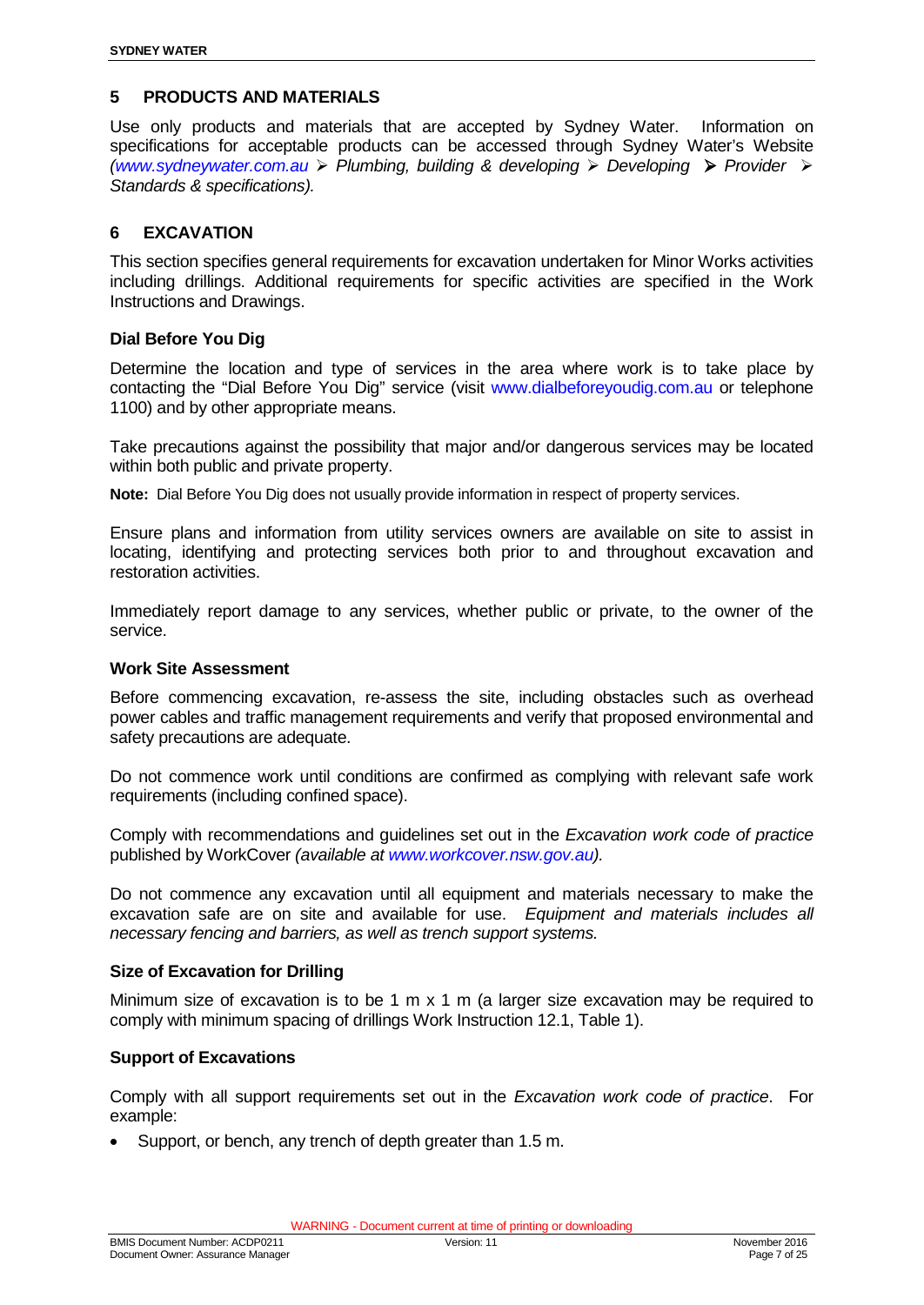- Where material is stored within 1 m of the edge of a trench, the height of the trench shall be deemed to be the greater of:
	- (a) the distance between the trench floor and the top of the stored material or
	- (b) the height of the highest trench wall
- Support all trenches where trench walls are unstable. Deem all trenches 1.5 m and deeper to be unstable. In the event of uncertainty regarding any trench, obtain specialist engineering advice.
- For a trench of depth 1.5 m or greater, ensure plant, traffic and materials do not encroach within 1 m of the trench's zone of influence, except where support systems are designed for surcharge loads e.g. For an unsupported trench, no material or vehicular or plant loading shall occur within 3.5 m of the edge of a 2.5 m deep trench, or within 3 m of a 2 m deep trench, or within 2.5 m of a 1.5 m deep trench. If the trench is shored by support systems designed for the site, maintain between the edge of the trench and any load source the minimum distance specified in the *Excavation work code of practice*.
- Ensure that adjacent structures and services are not subject to disturbance by the trench support system.

#### <span id="page-7-0"></span>**Excavation Plant and Tools**

Choose excavation plant and/or tools so that plant operation will minimise safety hazards, will not adversely impact on the environment and community and will not damage existing infrastructure.

#### <span id="page-7-1"></span>**Topsoil**

During initial excavation, collect any turf sods and the topsoil and stockpile them separately from the bulk of excavated material.

#### <span id="page-7-2"></span>**Disposal of Excavated Material**

Dispose of any excess material in accordance with the Council and property owner's requirements and with due regard to environmental legislation.

#### <span id="page-7-3"></span>**Excavation Under Roadways, Driveways and Similar Improved Surfaces**

Obtain written permission from the relevant property owner(s) prior to commencing any excavation under or across improved surfaces.

If excavation is required across improved surfaces such as pavements, driveways, kerbs and gutters, or where the surfaces cannot be satisfactorily reinstated, assess constraints and, in consultation with Sydney Water, select an appropriate method (*e.g. boring*).

For open excavation across improved surfaces, keep the trench width to the minimum allowed. Saw cut neat straight lines through bitumen, asphalt and concrete at least 150 mm beyond the outer limits of the required excavation. Remove pavers, blocks and bricks by hand, clean them and set them aside for later replacement.

#### <span id="page-7-4"></span>**Excavation in Root Zones**

Take every precaution to ensure that no undue damage is caused to tree root systems as a result of excavation. Consider excavating by hand or by boring to protect the root zone.

Where it is likely that pipes, fittings and joints may be damaged in future by interference from roots, root barriers of non-corroding material shall be installed.

#### <span id="page-7-5"></span>**Drillings**

For install drilling refer to Work Instruction 12.2.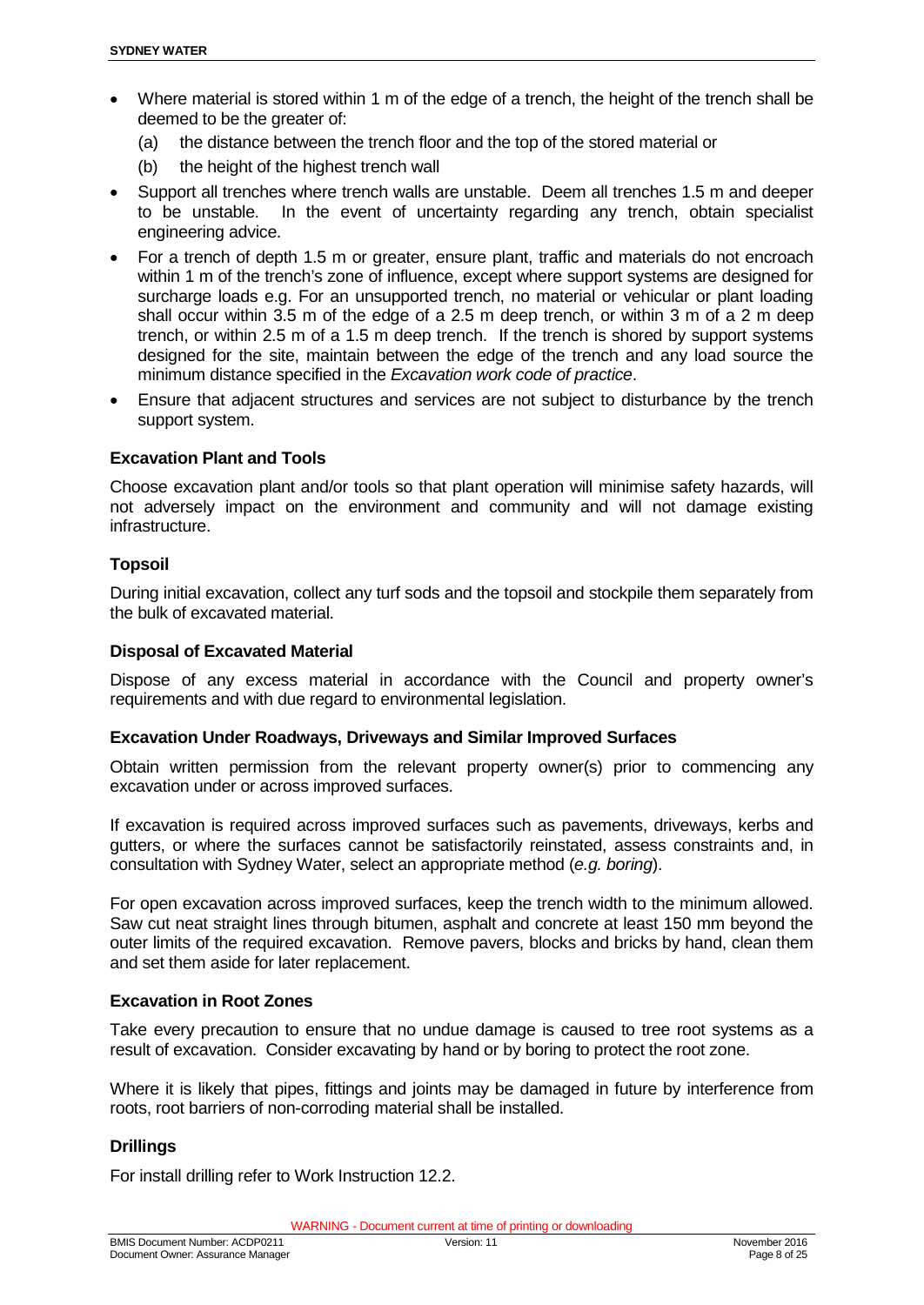#### <span id="page-8-0"></span>**7 TRENCH FILLING AND COMPACTION**

#### <span id="page-8-1"></span>**Placement and Compaction of Trench Fill**

Before placing trench fill, ensure that pipe bedding fully supports the water main, water service and any fittings and that pipe embedment material covers the crown of the pipe by at least 150 mm (DI/CICL pipes) or 200 mm (PVC pipes).

Ensure that trench fill is free of large clumps and debris and complies with requirements specified in the Drawings.

When placing trench fill, avoid impact loading of the main, maintap and water service.

<span id="page-8-2"></span>Place and compact trench fill in layers of approximately 300 mm.

#### **Removal of Trench Supports**

When removing, raising or withdrawing trench supports, prevent slips and falls and ensure that no damage, disturbance or displacement occurs to the pipe, fittings, geotextile filter fabric, pipe embedment and trench fill already installed. Ensure that all embedment and trench fill material located below such trench support and against native ground is progressively compacted as supports are withdrawn.

If agreed with the Council or property owner, the trench support system may be left in place as permanent support. Where the Council or property owner agrees to trench supports being left in place, cut off the support system at a depth at least 200 mm below the finished surface level required to satisfy structural and development requirements of the site.

#### <span id="page-8-3"></span>**8 SURFACE RESTORATION**

Unless otherwise authorised in writing by the Council or owner of any disturbed property, replace or repair as near as practicable to the pre-construction condition all surfaces and/or improvements (*e.g. shrubs, gardens, retaining walls, fences, pavements*) which are disturbed or damaged during construction.

As soon as practicable after completing trench backfill, relay turf sods and topsoil previously removed and set aside.

Immediately after trench backfilling and compaction, make safe and temporarily restore trafficable areas to a condition suitable for withstanding traffic loads. Maintain the temporary restoration until final restoration is completed. Where pavements and driveways require restoration or replacement, complete such work in consultation with Council and the property owner and within one month of trench backfilling.

Restore bushland areas as near as practicable to their pre-construction state. Place previously stockpiled topsoil over the affected area and protect the site against erosion.

#### <span id="page-8-4"></span>**9 DISUSED WATER SERVICES**

Where new developments or relocation of services results in an existing connection no longer being required, seal the redundant service at the point of connection to Sydney Water's system (maintap) by the installation of an approved cap (or approved fittings) on the outlet of the maintap. *The maintap shall be left closed. (Refer to Work Instruction 12.3).*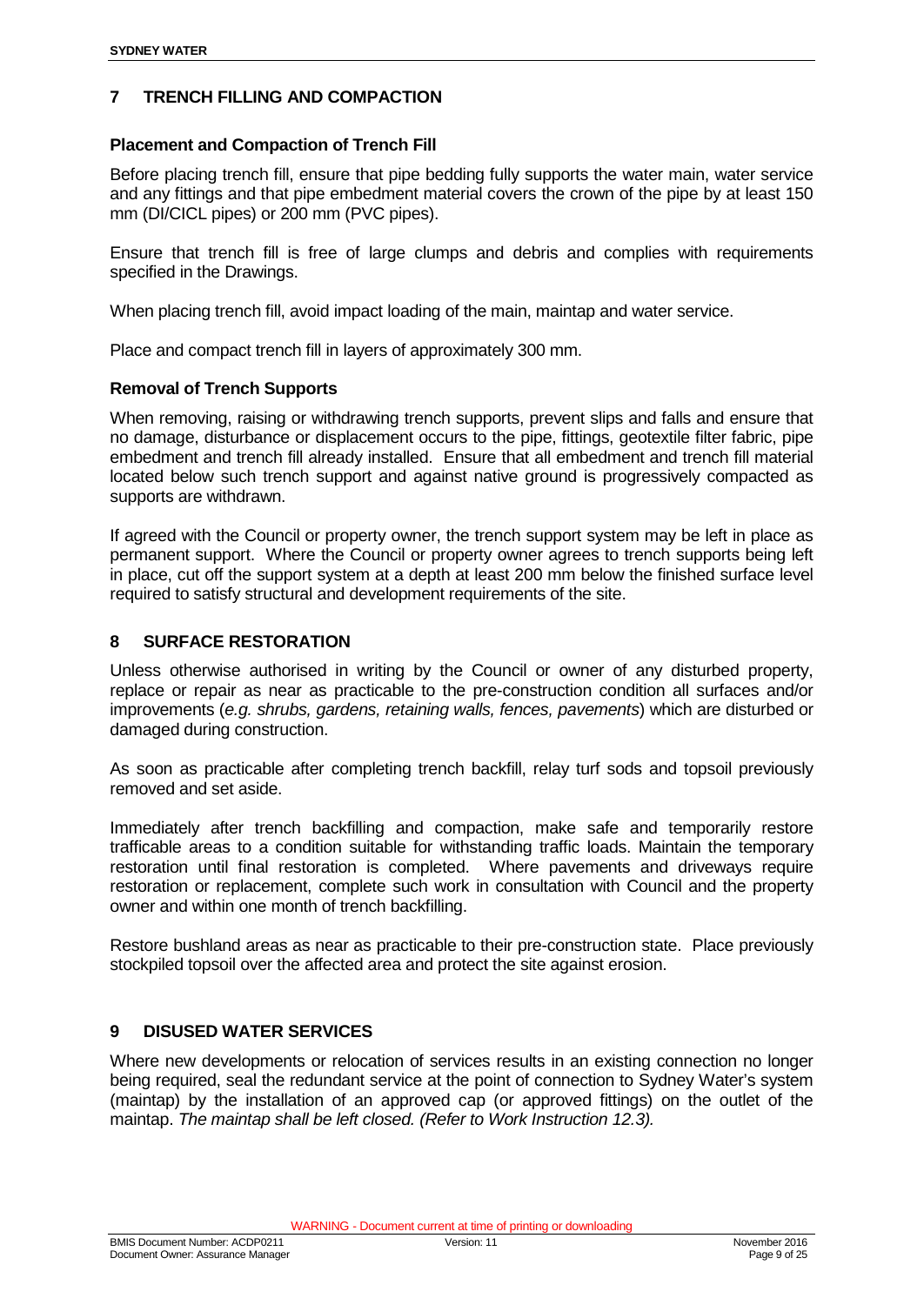#### <span id="page-9-0"></span>**10 AUDIT OF DRILLINGS**

Sydney Water's Asset Inspection Services team will select works to be audited.

The Asset Inspection Services team will audit works carried out **under Section 1.1 (developer works facilitated by a WSC)**. Prior to commencement of works the WSC, after consultation with the driller, must submit a CCN for Water Service Connections and Property Service Installations via SWConnect giving a minimum of two (2) full working days' notice.

For works carried out **under section 1.2 (facilitated through Sydney Water Tap inTM),** the Provider must forward a copy of the Construction Commencement Notice for Water Service Connections/ Drillings  $-$  Tap in<sup>TM</sup> applications to the following e-mail address: [minorworks@sydneywater.com.au.](mailto:minorworks@sydneywater.com.au) NOTE: See the reverse side of this CCN for further information, conditions and warranties.

The Provider must carry out the works on the day and time nominated on the CCN. The works must be ready for audit at the time nominated on the CCN. If the auditor does not attend the site by the end of the nominated time frame then the provider may complete the works. The timetable also applies to notices for deferment and restart works.

**For developer water main projects under section 1.1,** the installation of the drilling and property service(s) will not occur until the water reticulation main has been chlorinated, tested and connected and all other authorities' services have been installed. In these cases, the Water Servicing Coordinator will issue a separate notification of commencement.

Additional instructions for section 1.2 works are on the Tap in™ Building Plan Application Referral Letter.

#### <span id="page-9-1"></span>**11 CORRECTIVE ACTIVE REQUEST (CAR)**

Sydney Water or their representative to the Provider may issue a Corrective Action Request where a non-conformance is found or work is not performed in accordance with Sydney Water Standards and Instructions.

<span id="page-9-2"></span>CAR's must be addressed promptly and within the timeframe noted on the CAR.

#### **12 WORK INSTRUCTIONS AND DRAWINGS**

The following Work Instructions and Drawings from the Water Supply Code of Australia (Sydney Water Edition) form part of the Requirements and shall be read in conjunction with the Requirements:

| <b>WORK INSTRUCTION</b><br>TITLE | <b>DRAWING NO</b> | <b>DRAWING TITLE</b>                                                      |
|----------------------------------|-------------------|---------------------------------------------------------------------------|
| <b>Investigate Site</b>          | <b>WAT-1151-S</b> | Design Layouts - Utility Services -<br>Space Allocation in Footways       |
|                                  | <b>WAT-1152-S</b> | Design Layouts - Utility Services -<br>Space Allocation in Footways       |
|                                  | <b>WAT-1861-S</b> | Marking Systems - Indicator Plates for<br>Locating Hydrants               |
| Install Drilling                 | <b>WAT-1102-V</b> | Construction<br>Mains<br>Typical<br><b>Reticulation Main Arrangements</b> |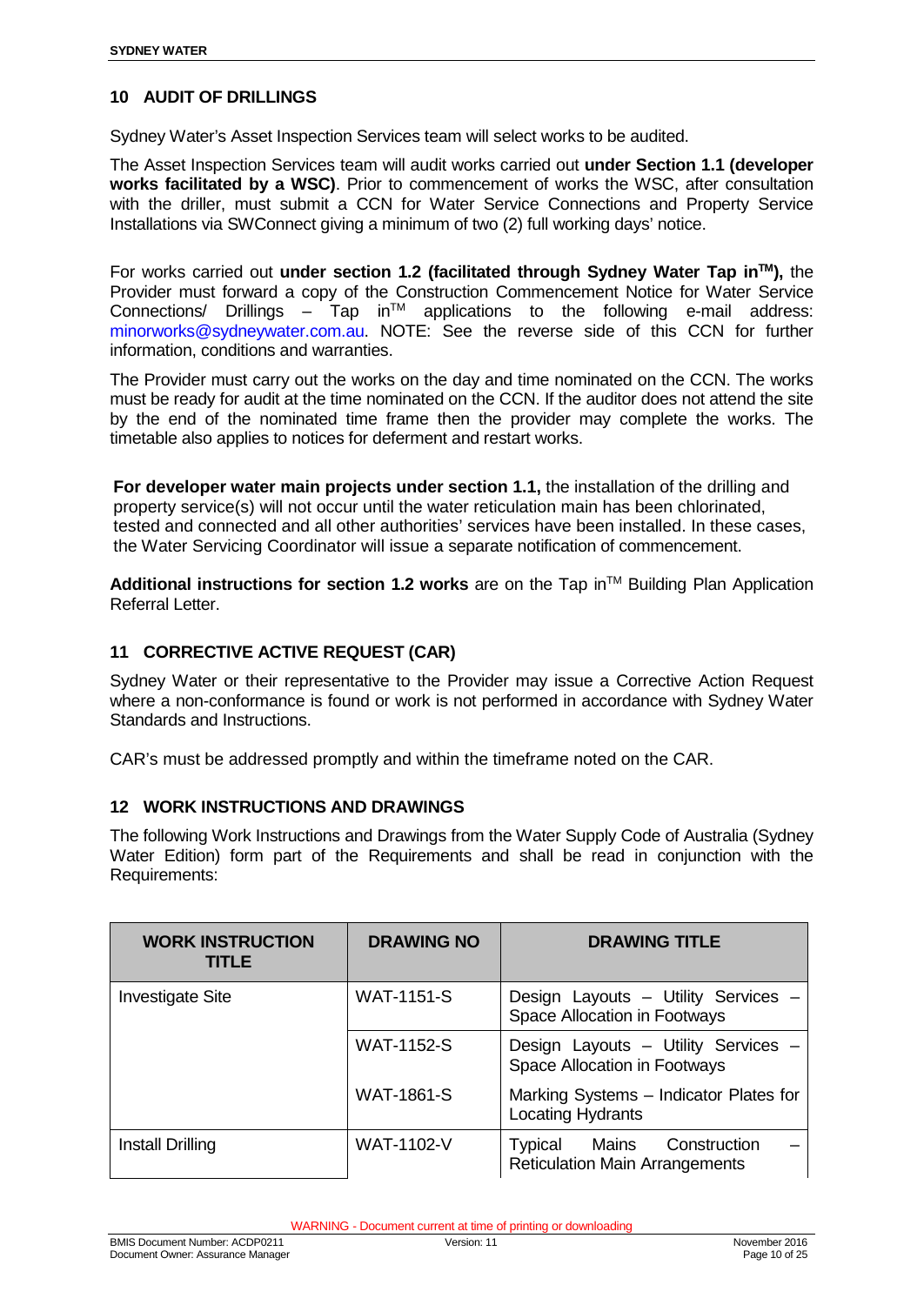| <b>WORK INSTRUCTION</b><br><b>TITLE</b> | <b>DRAWING NO</b>                | <b>DRAWING TITLE</b>                                                   |  |
|-----------------------------------------|----------------------------------|------------------------------------------------------------------------|--|
|                                         | WAT-1106-V                       | Property Services - Single Service<br>Main to Meter                    |  |
|                                         | <b>WAT-1108-V</b>                | Property Services - Connection to<br>Main                              |  |
|                                         | <b>WAT-1852-S</b>                | Property Services - Connection to<br><b>DICL Reticulation Mains</b>    |  |
|                                         | <b>WAT-1853-S</b>                | Property Services - Connection to<br><b>PVC/GRP Reticulation Mains</b> |  |
|                                         | <b>WAT-1201</b>                  | Embedment & Trench Fill - Typical<br>Arrangement                       |  |
|                                         | <b>WAT-1202</b>                  | Standard Embedment - All Pipe Types                                    |  |
|                                         | FIG.<br>(these)<br>instructions) | <b>Typical Excavation at Water Main</b>                                |  |
|                                         | FIG <sub>2</sub>                 | Typical drilling location at road crossing                             |  |
|                                         | FIG 3 and 4                      | Location of Water Service and Meters<br><b>Within Easements</b>        |  |
|                                         | FIG <sub>5</sub>                 | Maximum service offset within property                                 |  |

#### **13 CHANGE HISTORY**

| number         | Version Date revised Approved | by                   | Author/s         | Brief description of change                                                                                                                                    |
|----------------|-------------------------------|----------------------|------------------|----------------------------------------------------------------------------------------------------------------------------------------------------------------|
| 5              | 13/9/2012                     | N Schaeper J Perry   |                  | Section 2, Removal of advice prohibiting<br>drilling of recycled water mains                                                                                   |
| $\overline{6}$ | 25/03/13                      | N Schaeper B Hansard |                  | Update Sydney Water website links<br>(only)                                                                                                                    |
| 7              | 1 May 2013                    | N Schaeper K Bain    |                  | Re-sequencing chlorination and pre-laid<br>property service(s) requirements                                                                                    |
| $\overline{8}$ | 17 April<br>2014              | N Schaeper           | <b>J</b> Perry   | Under Introduction specify the<br>documents required on site.<br>References to Developer Works<br>Inspection team changed to Asset<br>Inspection Services team |
| 9              | 9 November<br>2015            | <b>T</b> Golland     | <b>B</b> Hansard | Update for Sydney Water Tap in™<br>instead of Quick Check                                                                                                      |
| 10             | 12 April<br>2016              | P Jansen             | <b>B</b> Hansard | Update section 10 for SWConnect only                                                                                                                           |
| 11             | November<br>2016              | I Williams           | <b>B</b> Hansard | Update section 10 for Tap in CCN.                                                                                                                              |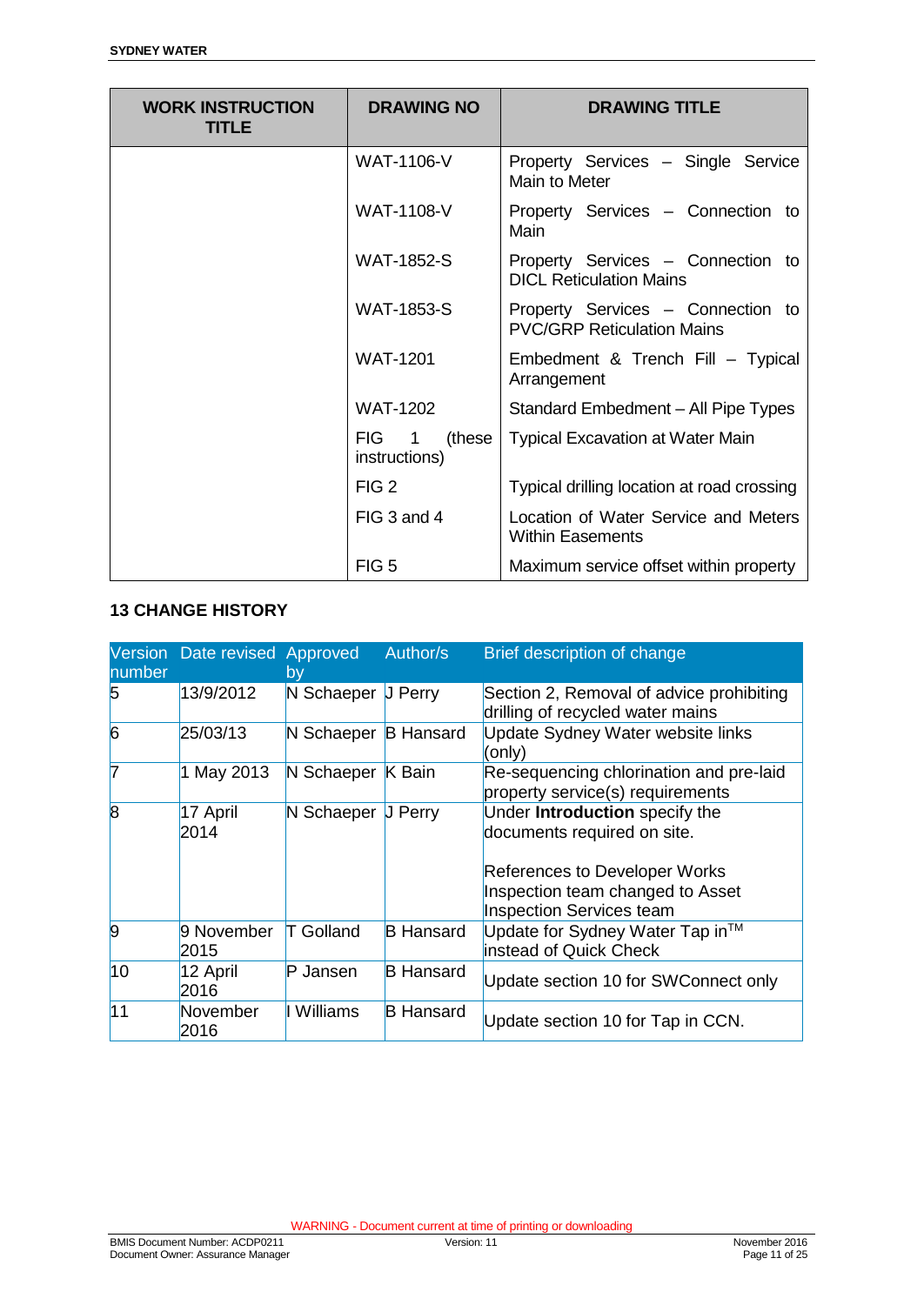### **INVESTIGATE SITE**

#### <span id="page-11-0"></span>**SCOPE**

This Work Instruction sets out technical requirements for site investigation as a first step in undertaking any and all work. The purpose of the investigation is to:

- identify site safety and environmental issues
- identify water main pipe material and size
- assess whether the condition of the existing main is adequate to enable a watertight connection to be made and ensure that fittings and connections to be used are appropriate for the connection
- identify impediments to the work (e.g. other services)
- plan location of drilling (ensure correct position of drilling in relation to proposed water meter location, e.g. Figures 3, 4 and 5).

#### **BACKGROUND**

Special methods may be necessary for undertaking connections to water mains constructed from obsolete materials such as asbestos cement, or water mains of materials such as steel, polyethylene or copper. Connection of water services to these water mains types is not permitted within the scope of works for which a Water Service Connection Provider (Driller) is listed.

Sydney Water's database (Hydra) may not accurately record pipe material and/or details. Consequently, as a first step in undertaking work, a site investigation is required to determine the water main pipe material.

Drillers should be aware that, as a general rule:

- A relatively small number of water mains are constructed from alternative materials such as asbestos cement (AC), polyethylene or copper.
- Where mains are encountered that are not within the Scope of Works for which a Water Service Connection Provider (Driller) is listed, the driller must arrange for the drilling to be carried out by Sydney Water.

Water Mains that may be encountered include:

- \*Cast Iron water mains that are either factory cement mortar lined or lined in-situ (in the 1950s). Cast Iron water mains may be lead jointed or rubber ring jointed.
- \*Ductile Iron water mains laid since the mid 1970s.
- \*PVC water mains ranging from uPVC (now labelled PVC-U) to modified and oriented PVC materials designated PVC-M and PVC-O.
- Steel water mains that are either concrete encased or laid with a coating of polyethylene.
- A remnant of less than 100 km of AC water mains.
- Older polyethylene water mains designated PE 50, medium density or high density.
- Currently used polyethylene water mains that are PE 80B or PE 100.
- Copper water mains, usually serving only one or two properties, and typically smaller than DN 100.
- \* Covered by the scope of this document.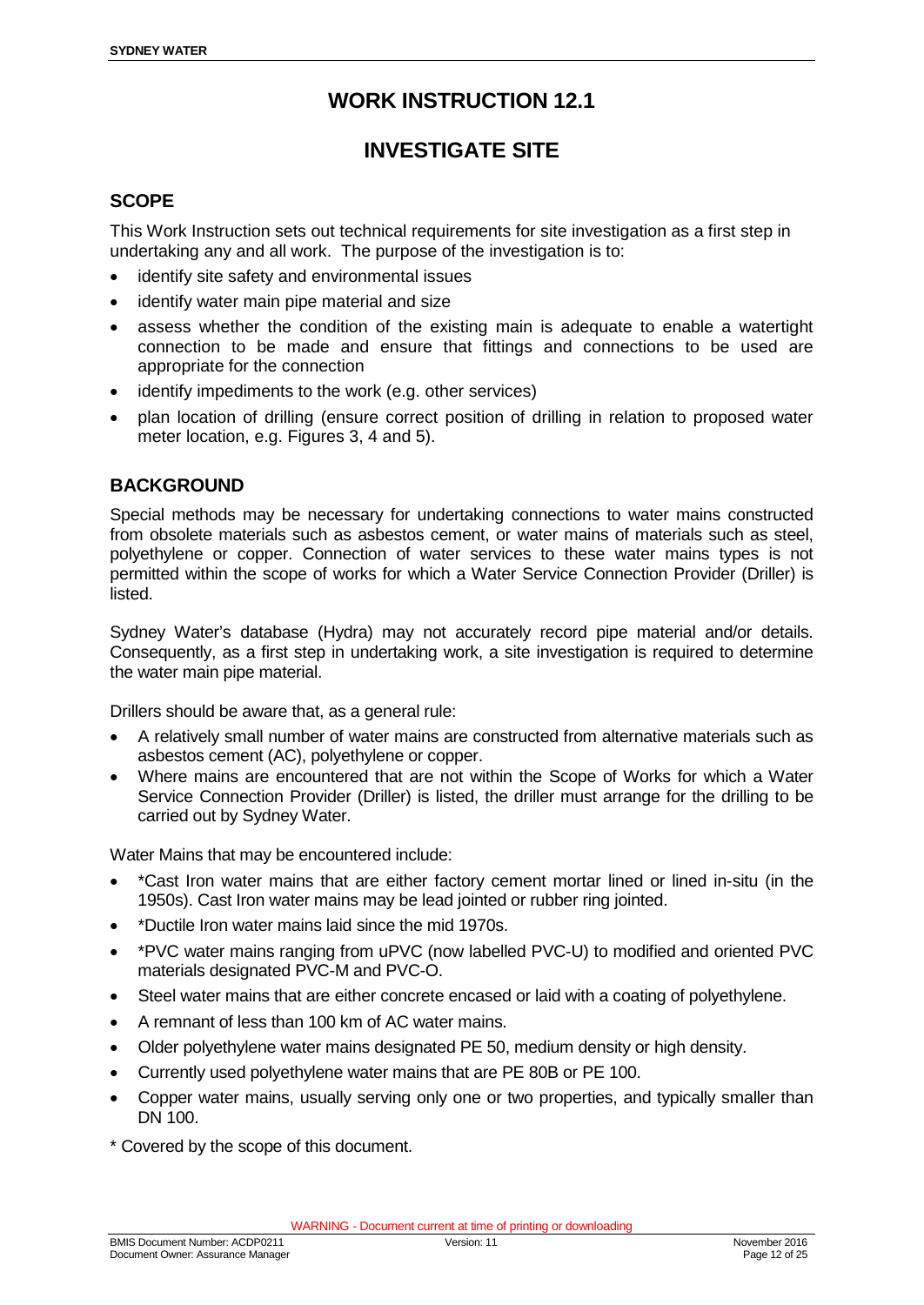#### **PROCEDURE**

#### **Verify Records**

Obtain services records (e.g. through Dial Before You Dig, Hydra plot from Sydney Water) and verify the accuracy of records in the field.

#### **Site Safety and Environmental Issues**

Assess site safety and environmental issues, develop appropriate documentation and execute requirements in accordance with relevant Provider Instructions (i.e. site specific Safe Work Plan and Environmental Management Plan).

If work involves deep excavation or is in a contaminated area treat the excavation as a confined space.

#### **Ensure Materials Availability**

Ensure ready availability of fittings and materials that may be required in the event of unforeseen circumstances and/or damage to the connection that may interfere with timely completion of the work.

#### **Plan Drilling Location**

Where possible all service connections shall be laid at right angles to the water main (and water meter). For more information on the correct location of drillings refer to Figure 4: Typical Water Service Arrangements Diagram. Where this is not possible the service may be offset within the property and a path stop tap installed at each change of direction with an appropriately marked path box at ground level (e.g. see Figures 2, 3 and 4). Large offsets (typically >1 m) are subject to approval by the NSW Fair Trading inspector.

Ensure correct location of drilling, and minimum clearances from collars, fittings, and other drilling/s is maintained.

#### **Minimum Spacing of Drillings**

The minimum spacing between drillings, and from any joint or fitting, shall be as per the following table:

| Pipe Type        | <b>Nominal Size</b><br><b>DN</b> | <b>Minimum Spacing</b><br>mm |
|------------------|----------------------------------|------------------------------|
| <b>PVC</b>       | 100                              | 500                          |
| <b>PVC</b>       | 150                              | 500                          |
| <b>PVC</b>       | 200                              | 500                          |
| <b>DICL/CICL</b> | 100                              | 500                          |
| <b>DICL/CICL</b> | 150                              | 500                          |
| <b>DICL/CICL</b> | 200                              | 500                          |

#### **TABLE 1**

#### **Excavate to Reveal Water Main**

Taking extreme care to avoid damage to the water main, excavate and expose a section of main at the proposed work location e.g. point of connection (refer to Section 6 Excavation).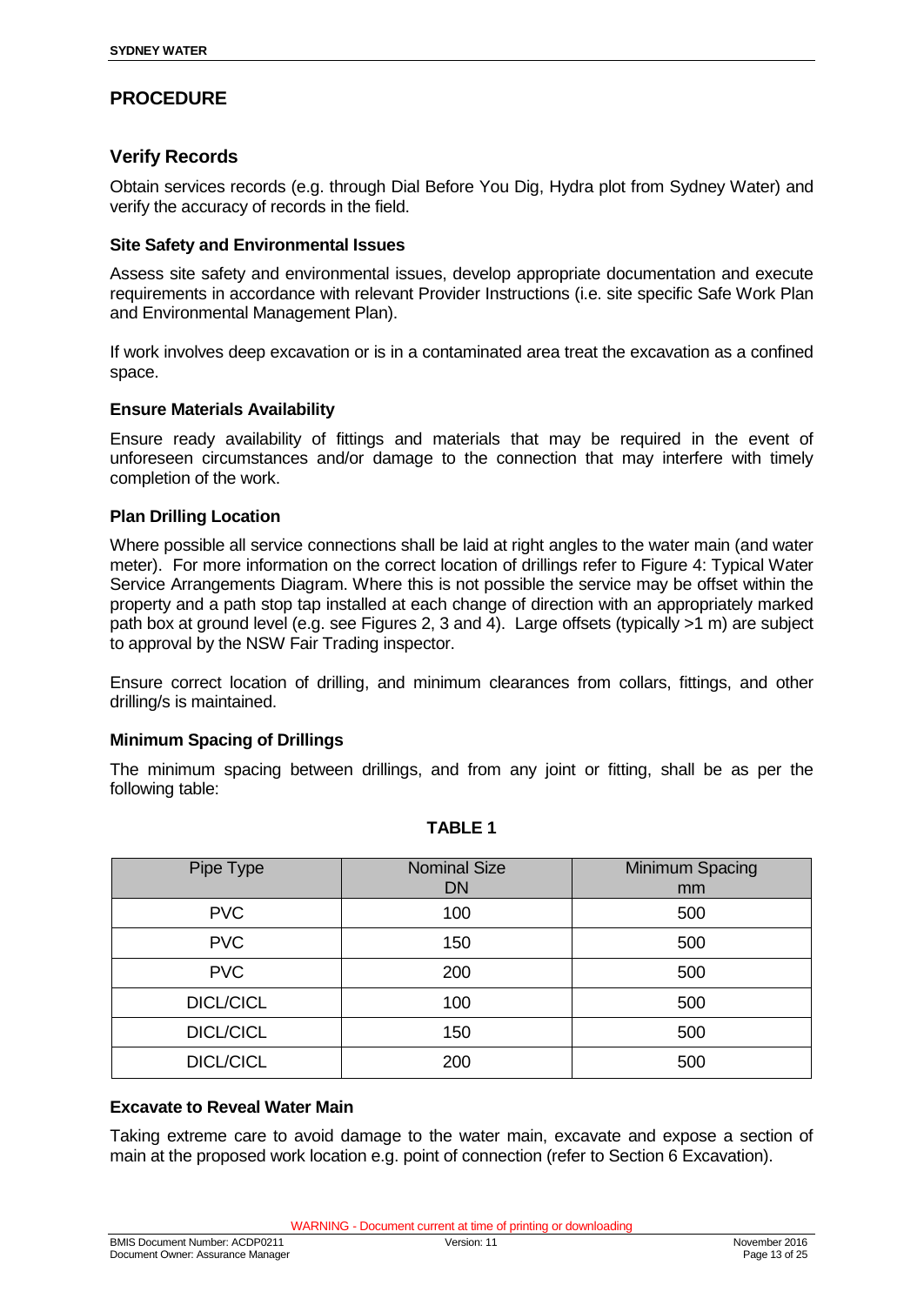#### **Identify Water Main Material and Size**

Clean and inspect the main to determine the pipe material and size.

If the pipe material or size are other than that specified on Hydra plot information, or if the pipe material or size is not included in the Scope of Water Service Connection (Drilling), do not proceed, notify Sydney Water (Phone: 13 20 90). (Sydney Water will review your Sydney Water Tap inTM application to see if we can carry out the drilling.)

If the pipe material and size is as per the *Scope of Water Service Connection (Drilling),* proceed with work as appropriate and in accordance with relevant Work Instruction(s) and Drawings.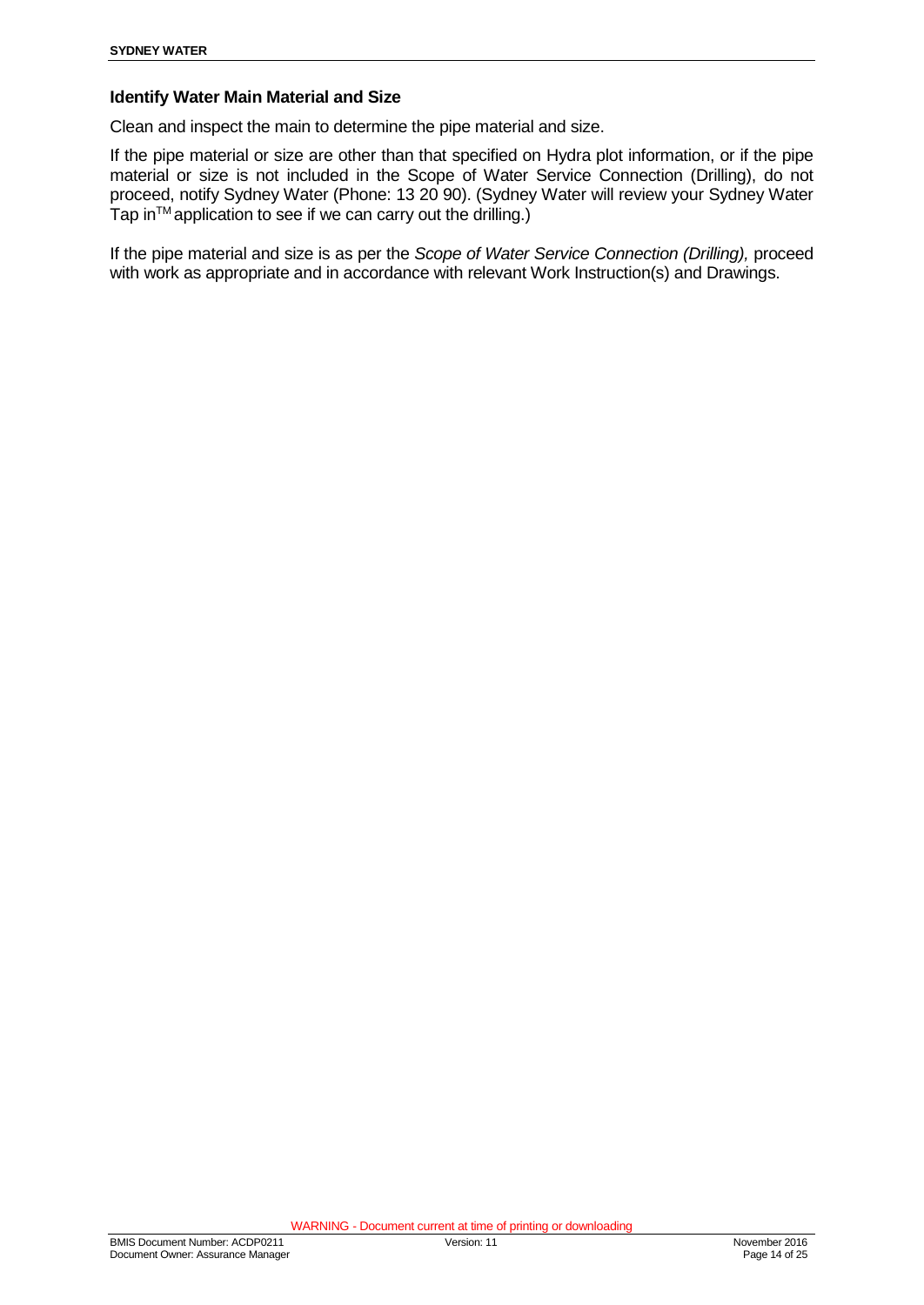### **INSTALL DRILLING**

#### <span id="page-14-0"></span>**Step 1: Approval and Application**

Ensure required approvals have been granted and drilling applications have been made prior to commencement.

Drillings DN 25 or greater require approval from Sydney Water prior to making application for drilling. Follow any additional instructions on the Tap in Building Plan Application Referral Letter.

For developer water main projects the installation of the drilling and property service(s) will not occur until the water reticulation main has been chlorinated, tested and connected and all other authorities' services have been installed.

#### **Step 2: Investigate Site**

Execute Work Instruction 12.1 "Investigate Site".

#### **Step 3: Install Drilling**

Install a drilling in accordance with the relevant method (s*election of an allowable method depends on the water main material).* 

Use an approved tapping band appropriate for the type of water main material.

Use an approved maintap.

Follow electrical safety procedures.

Ensure that correct location of drilling, and minimum clearances from collars, fittings, and other drilling/s is maintained (refer to Work Instruction 12.1, Investigate Site).

For PVC mains, use only an appropriate alloy steel fluted hole drill. **Twist drills must not be used on PVC mains.** 

For CICL, CICLS or DICL use an appropriate hard faced masonry drill. Drill main using appropriate size metric/imperial drill to suit the size of maintap, and for metallic mains the antituberculation insert.

Main tap shall be installed with spindle handle in the vertical position (i.e. on top of pipe).

Ensure drilling is not submerged (a leaking drilling or tapping band may be hidden). Use an appropriate method to minimise water wastage when flushing drilling.

Install a plastic insert to prevent tuberculation of the cut hole in a CICL, CICLS or DICL main (ensure diameter of plastic insert matches drill i.e. metric or imperial, refer to manufacturers specifications).

Metallic Mains - Execute Work Instruction 12.4 "Reinstate Sleeving".

Non-Metallic Mains - Execute Work Instruction 12.5 "Joining Detection Tracer Wire".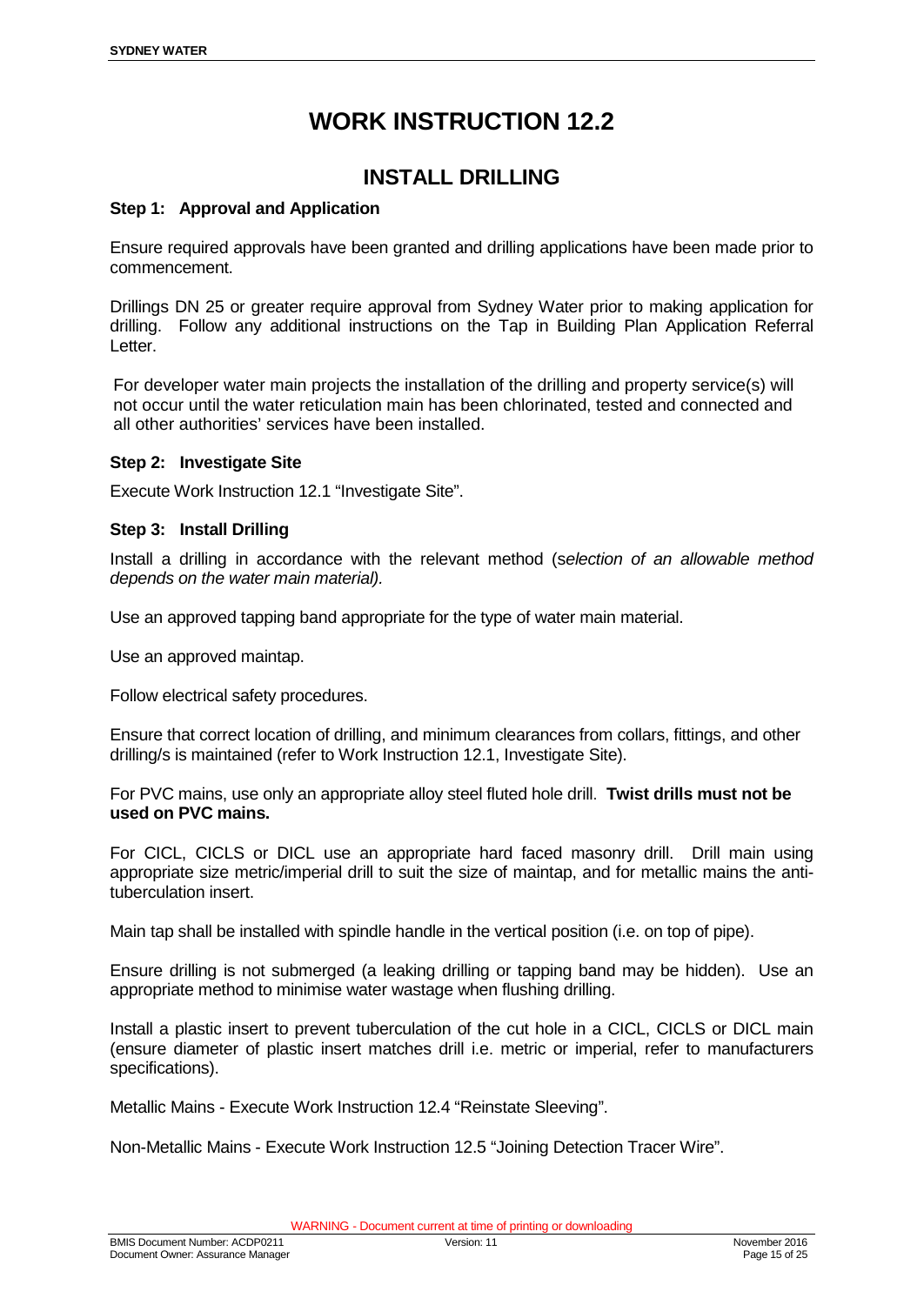Ensure drilling is satisfactory and not leaking. **Immediately notify Sydney Water in the event of pipe failure, leaks, or other problems – 13 20 90** 

<span id="page-15-0"></span>Backfill excavation (refer to Clause 6 Excavation).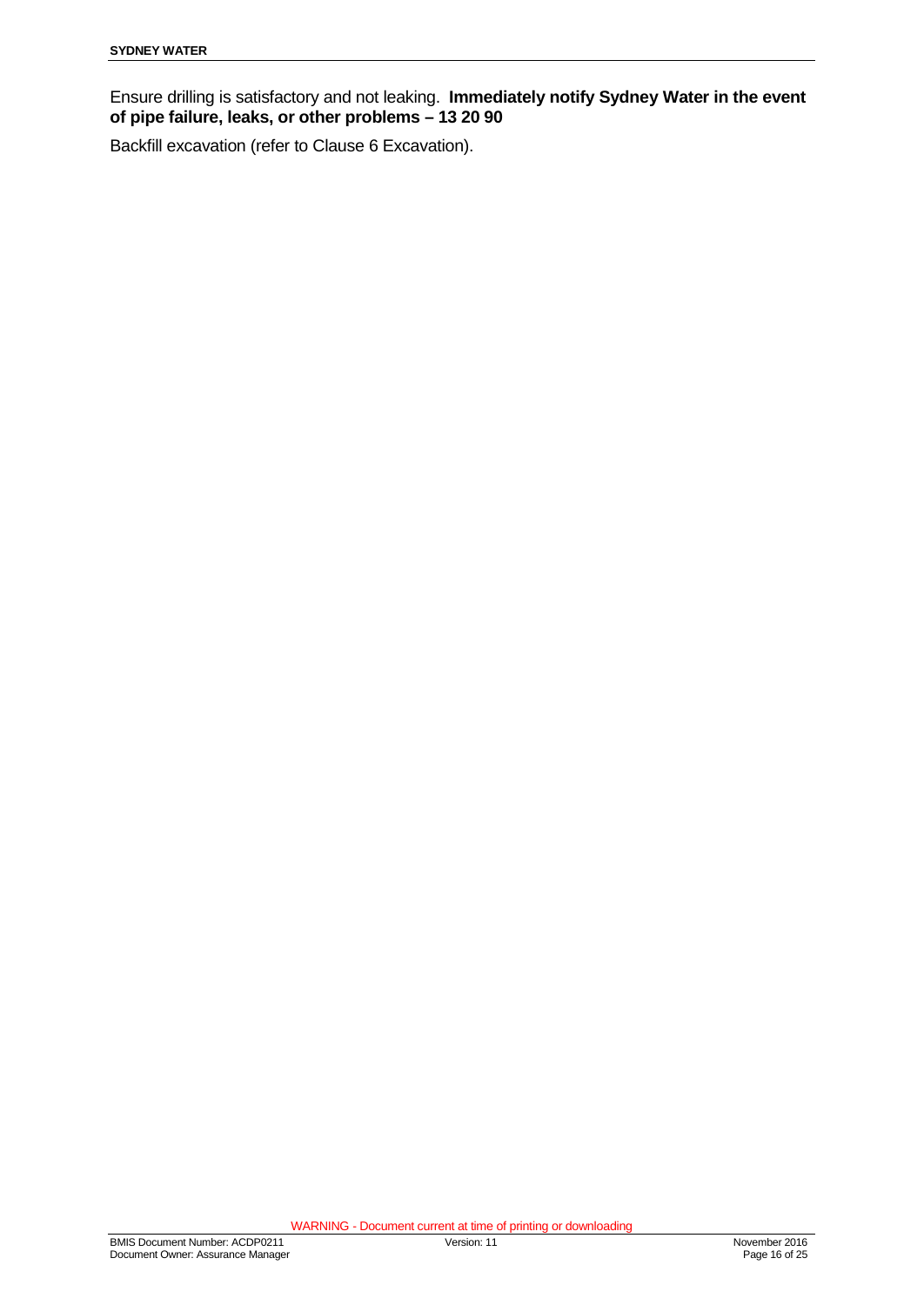### **DISUSE WATER SERVICE**

Where a water service or part of a service becomes disused, it shall be disconnected as required by the Authority at the owner's expense. Refer to our *[Getting connected guide](http://www.sydneywater.com.au/web/groups/publicwebcontent/documents/document/zgrf/mdqz/%7Eedisp/dd_043556.pdf)* for more information. The Licensed Plumber/Driller engaged to carry out water connections is responsible for ensuring existing services are disused in an approved manner on behalf of the owner/developer.

#### **Step 1: Application**

Ensure required application/s has been made prior to commencement.

For disuse of services an additional inspection and inspection fee is required (**Note**: inspection may be incorporated as part of other inspections on the property).

#### **Step 2: Investigate Site**

Execute Work Instruction 12.1 "Investigate Site".

#### **Step 3: Disuse Connection**

Arrange for inspection where required (**Note**: inspection may be incorporated as part of other inspections on the property).

Follow electrical safety procedures.

Ensure the redundant drilling/tapping band and maintap is not leaking and is in good condition. **(If drilling is leaking or in a poor condition, notify Sydney Water – 13 20 90.)** 

Seal the outlet of the maintap with an approved cap (e.g. brass cap) or approved fittings.

Ensure valve is left in the off position (closed).

Return water meter.

#### **Step 4: Backfill Excavation**

Refer to Clause 6 Excavation.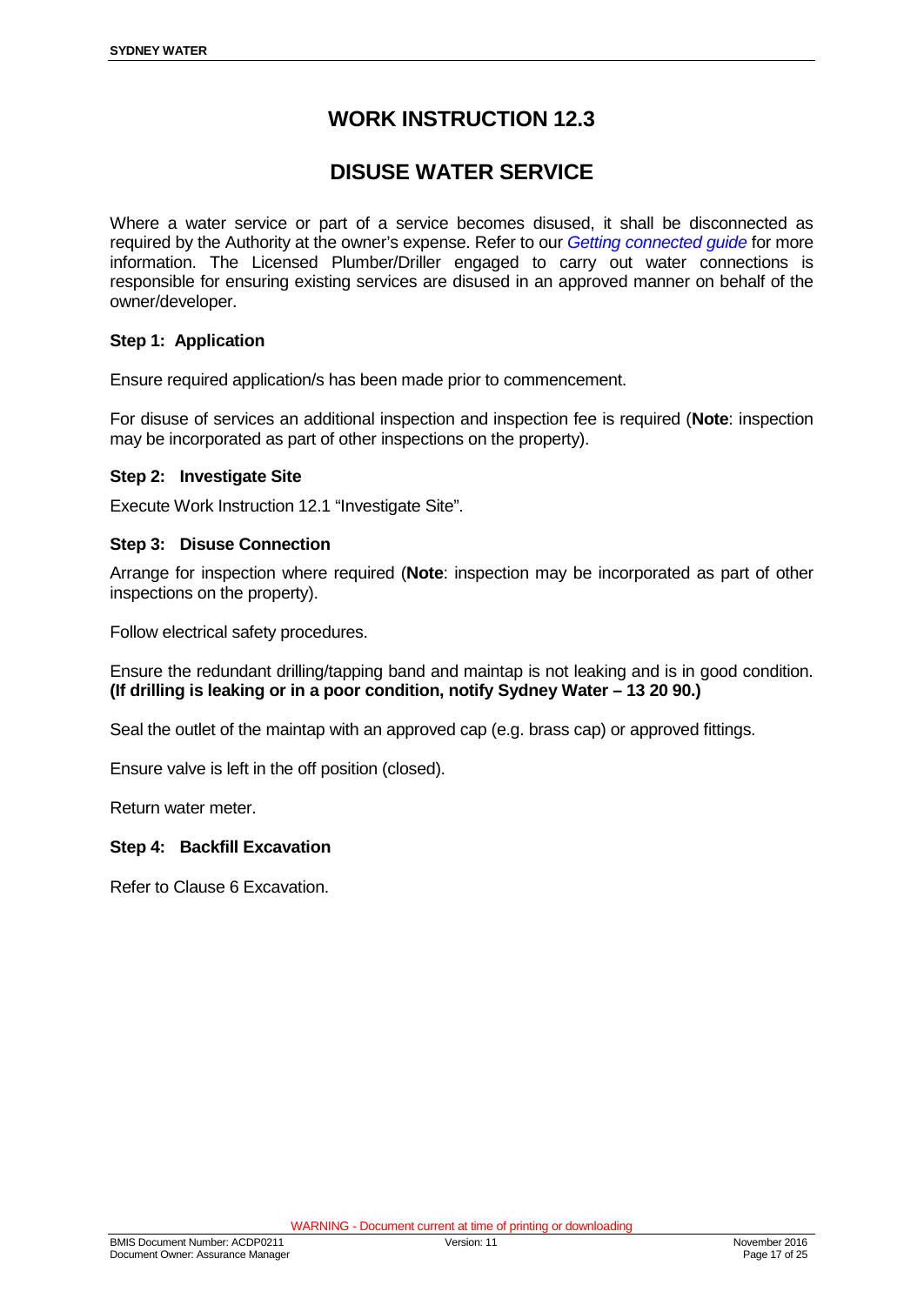### **REINSTATE SLEEVING - DICL/CICL MAINS**

<span id="page-17-0"></span>Where the main was provided with a polyethylene protective sleeving, this should be fully reinstated to Sydney Water Standards. Sleeving is required to be installed on **all** drillings done on CICL and DICL pipes.

The sleeving acts as a physical barrier preventing pipeline-soil contact. Older mains with sleeving will be Green in colour; new standard is for Blue sleeving.

All damage to sleeving must be repaired. Reference – Drawing WAT-1852-S.

#### **Step 1: Drillings on Mains with Existing Sleeving**

Must be fully repaired and sealed using adhesive tape (eg duct tape). Replaced sections must overlap the existing sleeving and be fully sealed. Folds in the sleeving are to be located at top of pipe.

#### **Step 2: Drillings on Mains with No Existing Sleeving (e.g. older CICL mains)**

Must have sleeving installed with a minimum of 300 mm either side of centre of drilling and be fully taped to the main.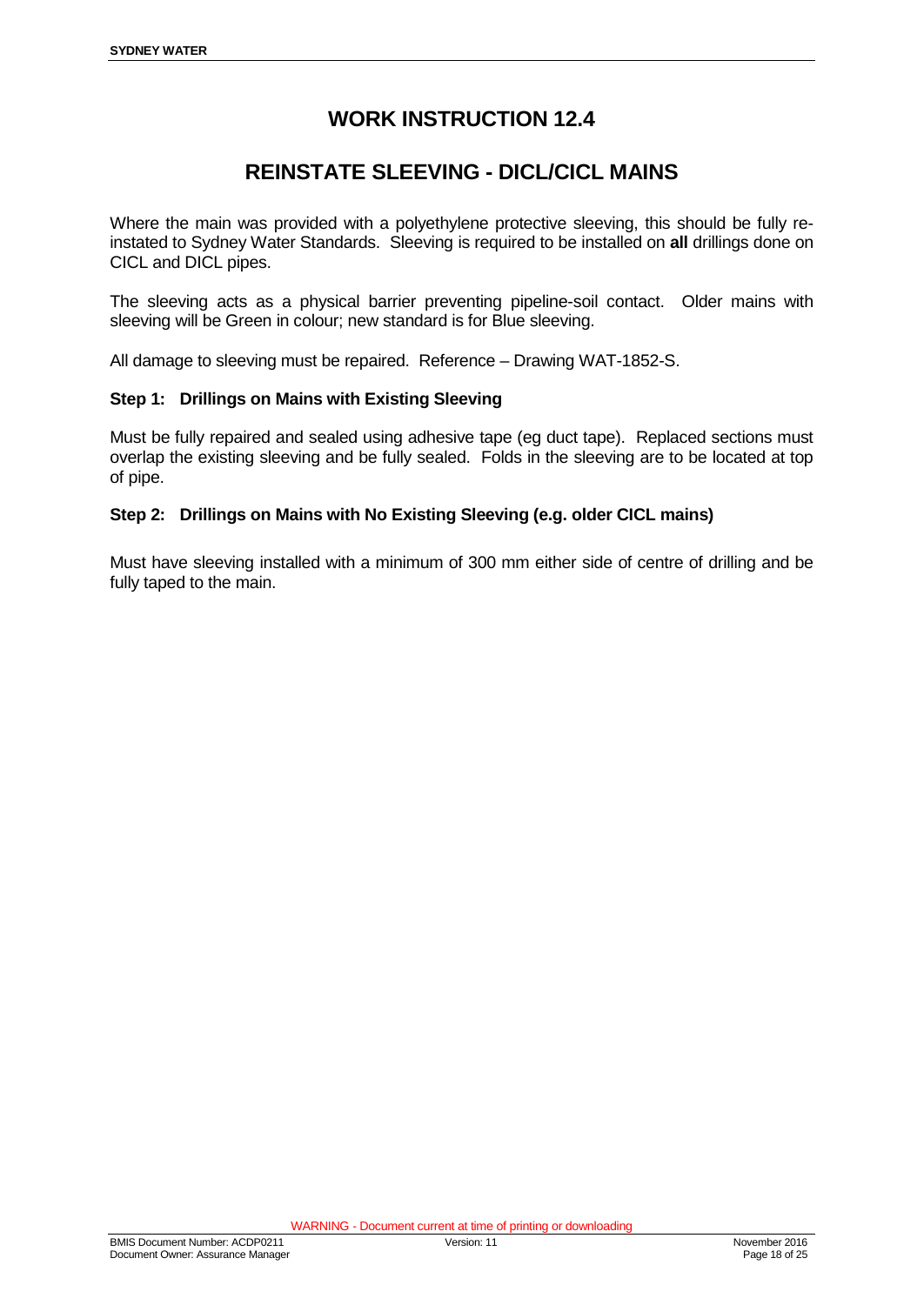### <span id="page-18-0"></span>**JOINING DETECTION TRACER WIRE – NON METALLIC MAINS**

Tracer tape is provided for location and tracing of non-metallic mains. Care should be taken during excavation to avoid damage to the tracer wire/tape (where a tracer wire has been installed at the time of laying.

#### **Step 1: Repair Damaged/Broken Tracer Tape**

Ensure broken wire is repaired in an approved manner to maintain electrical conductivity. Use connectors (eg automotive type electrical connectors or similar).

#### **Step 2: Tracer Tape Location**

Metal tracer tape must be laid along the main on top of the pipe embedment material. Ensure tape is not broken or moved during backfill operations.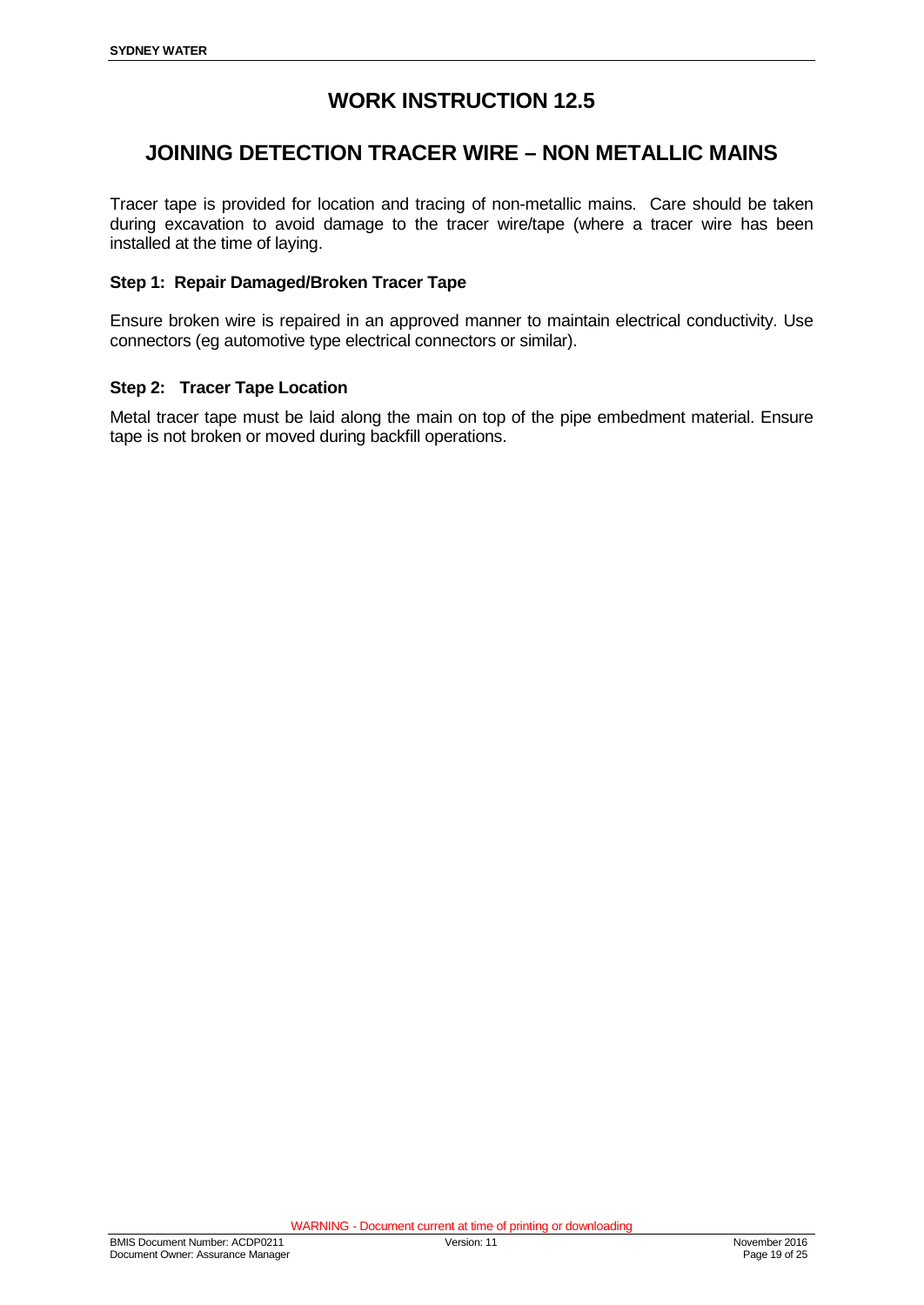### **MAINTAIN EQUIPMENT**

<span id="page-19-0"></span>Ensure drilling equipment/tools are appropriately maintained.

Prevent contamination of equipment and fittings and ensure a high standard of hygiene with respect to all materials and equipment used in drillings.

For PVC mains, the core drill (fluted hole drill) must be kept sharp or replaced regularly. *Blunt cutters will lead to cracking/fragmenting of holes and may cause "plug" to be torn off the inside of the main and prevent removal, and allow the plug to be left inside the water main*.

<span id="page-19-1"></span>Maintain drill bits in a sharp condition.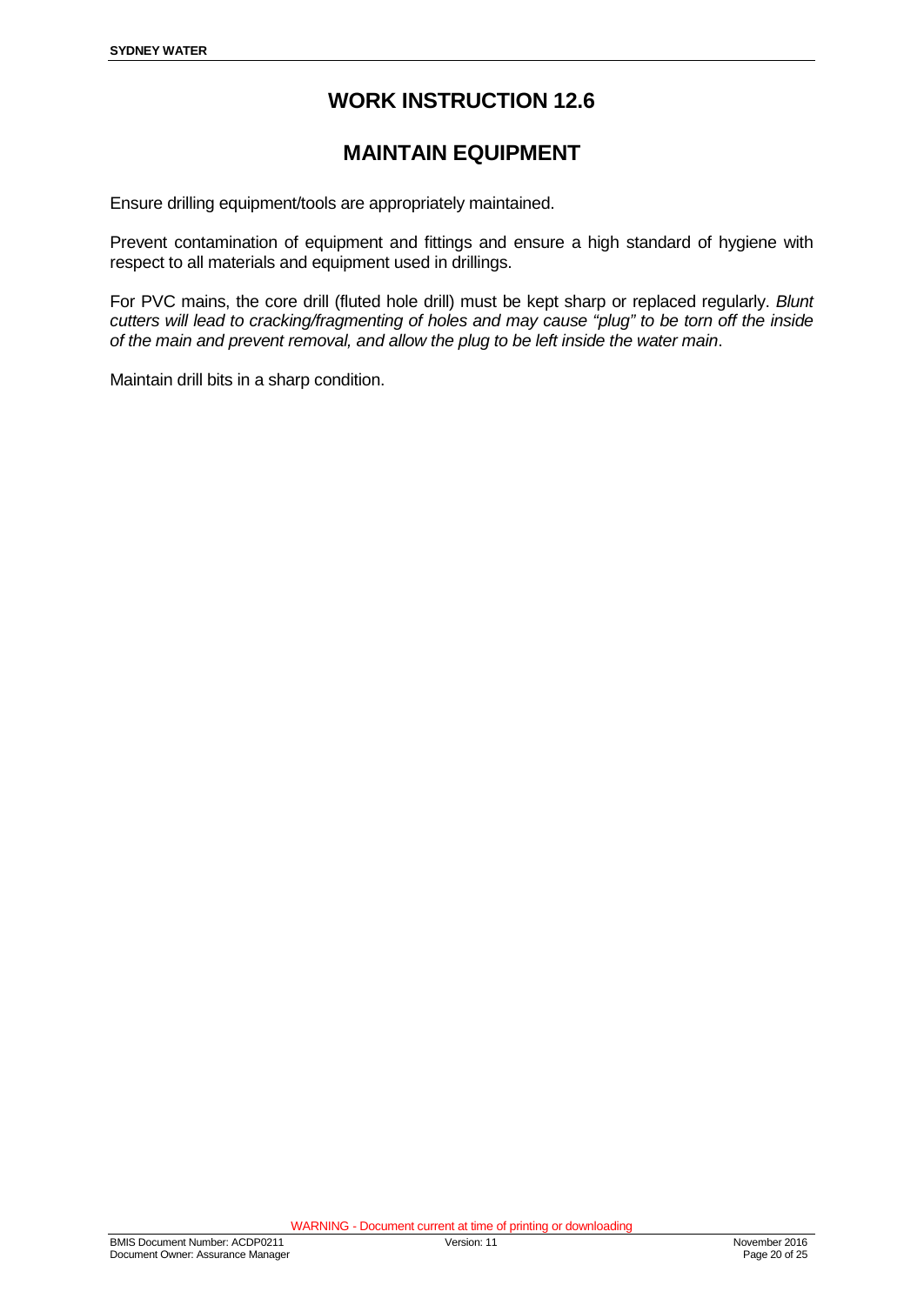### **PERMISSIBLE MATERIALS FOR MAIN TO METER WATER SERVICES**

The property service, that is the section of water service from the water main to meter, shall be laid using approved pipe materials as follows (for sizes DN 20 to DN 65):

- **Copper** for services DN 20 to DN 65
- **Polyethylene** for services DN 20 to DN 65
- The remainder of the water service (within the property) may be laid using these materials or any of the other "fit for purpose" materials in AS/NZS 3500.1 (Australian and New Zealand Standards) and in accordance with the Plumbing Code of Australia.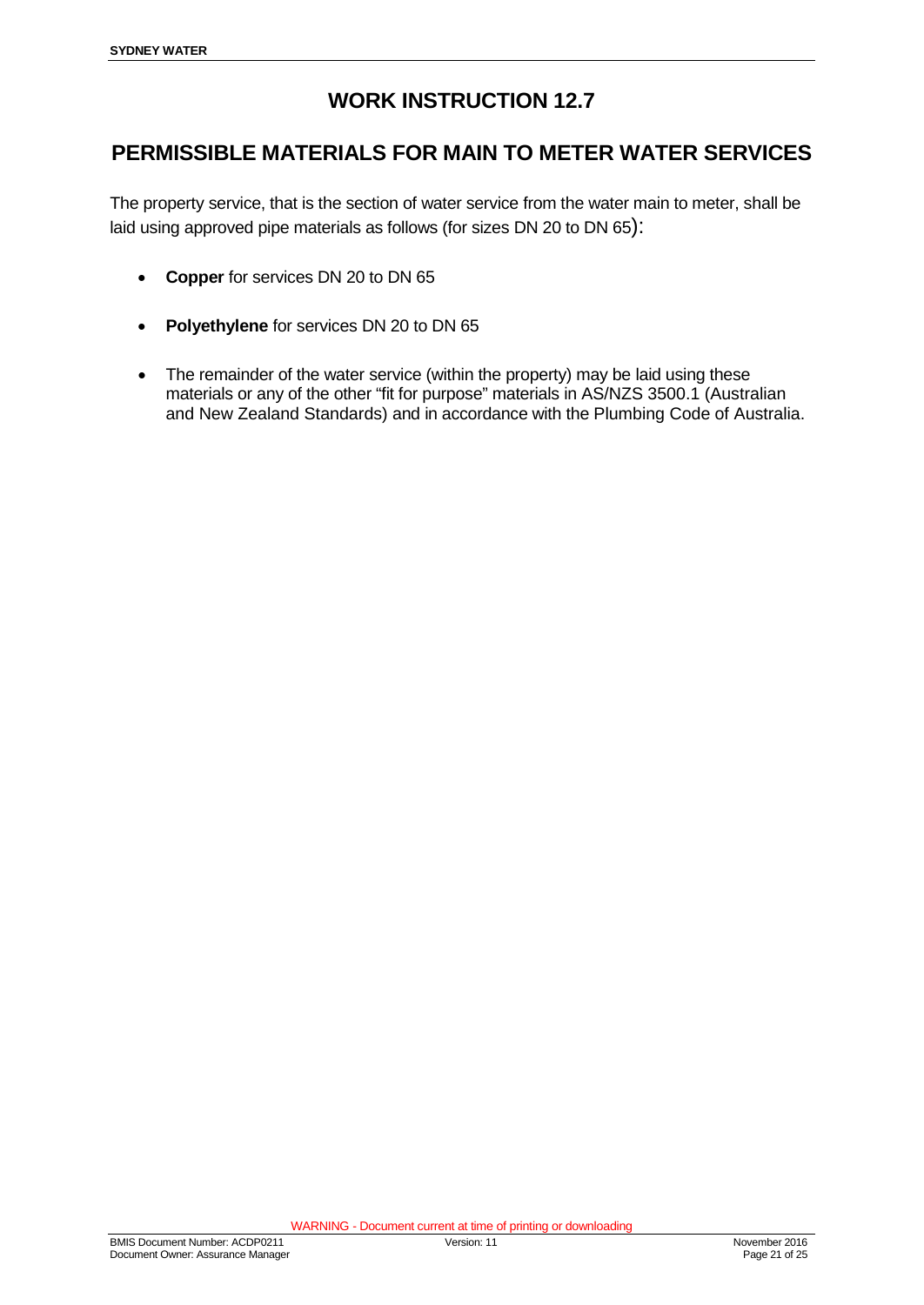# **FIGURE 1**

Typical Minimum Excavation for Drilling

<span id="page-21-0"></span>

<span id="page-21-1"></span>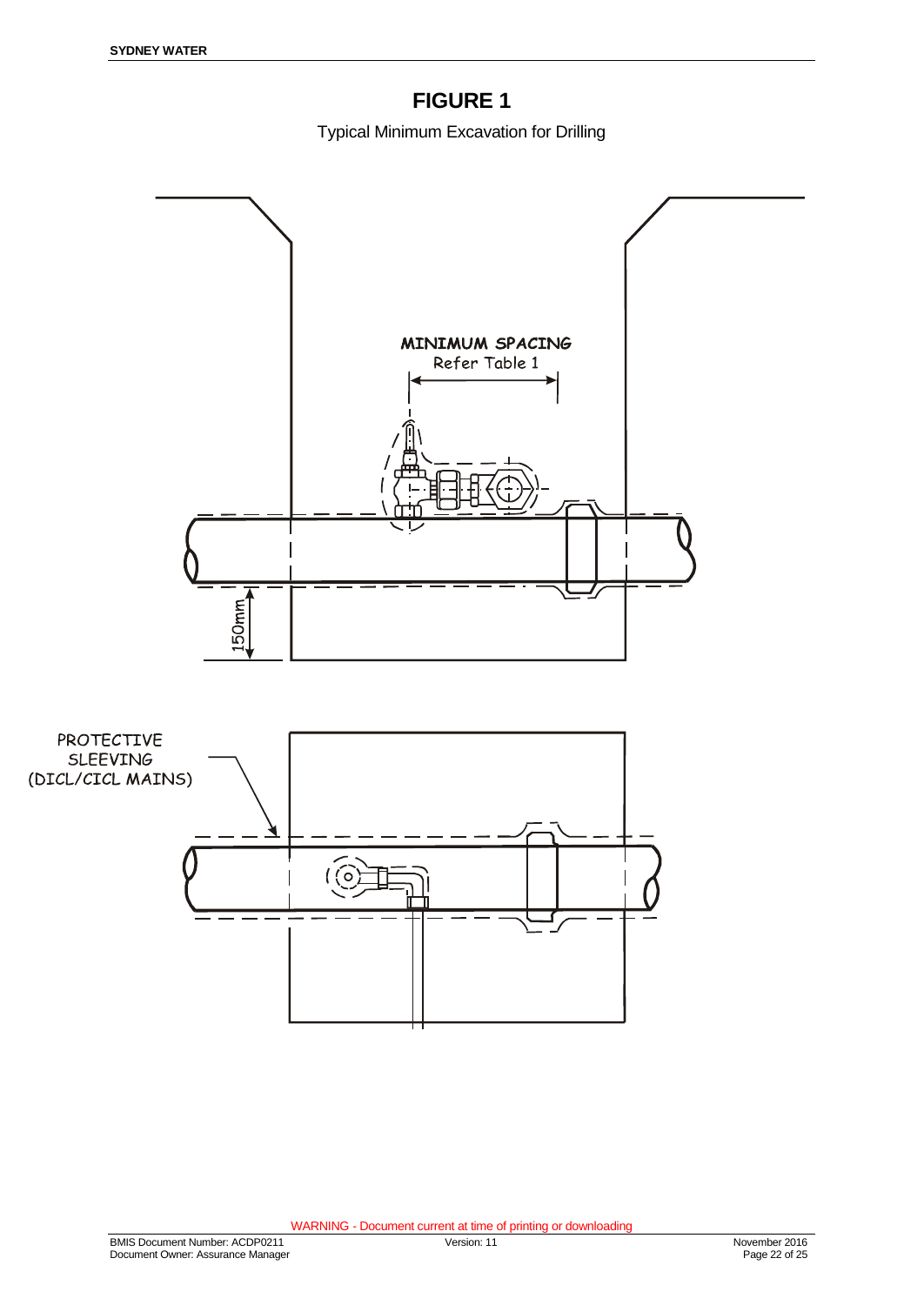# **FIGURE 2**

Typical Drilling Location at Road Crossing



#### **Notes:**

- 1. Metering arrangement must be in accordance with Sydney Water's requirements. To find out more, read our *[Water meter installation guide](http://www.sydneywater.com.au/SW/plumbing-building-developing/plumbing/meters-and-metered-standpipes/DD_047502)*.
- 2. All drillings are to be positioned directly opposite the water meter and at right angles to the water main.
- 3. Polyethylene property service(s) installed under roadways/footpaths shall be continuous and free of any joints between the water main ball valve and property connection ball valve or meter riser connection fitting or Tee for twin property services.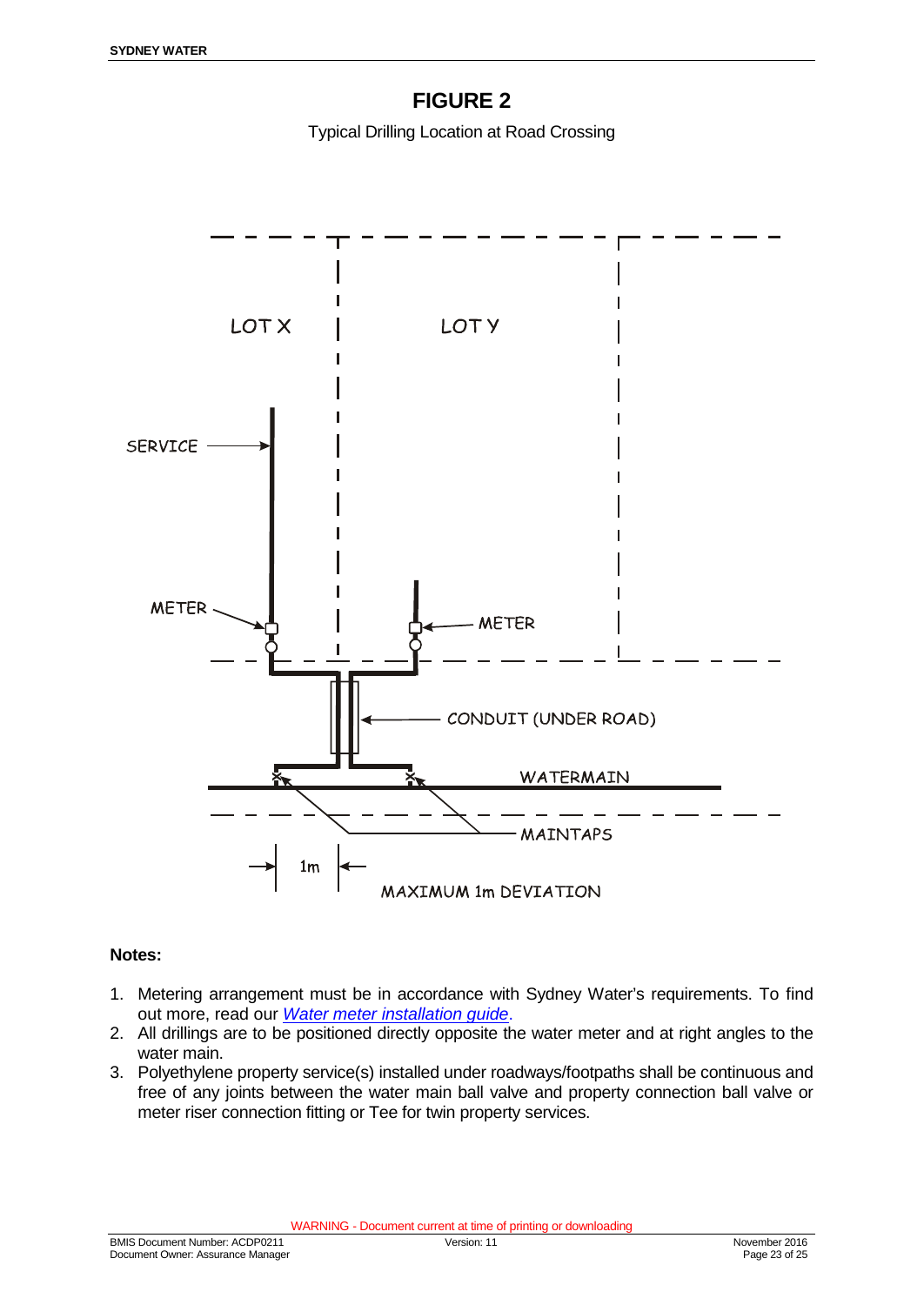### **FIGURE 3**

Maximum Service Offsets Within Property Boundary

<span id="page-23-0"></span>

#### **Notes:**

- 1. Sketch shows maximum allowable deviation of drilling from meter location without prior written approval.
- 2. Offset must be within the boundary of the subject property.
- 3. For use where positioning of drilling directly opposite the water meter and at right angles to the water main is not possible due to obstructions (e.g. driveway, hydrants and stop valves etc.).
- 4. Meter location must comply with Sydney Water's requirements. To find out more, read our *[Water meter installation guide](http://www.sydneywater.com.au/SW/plumbing-building-developing/plumbing/meters-and-metered-standpipes/DD_047502)*.